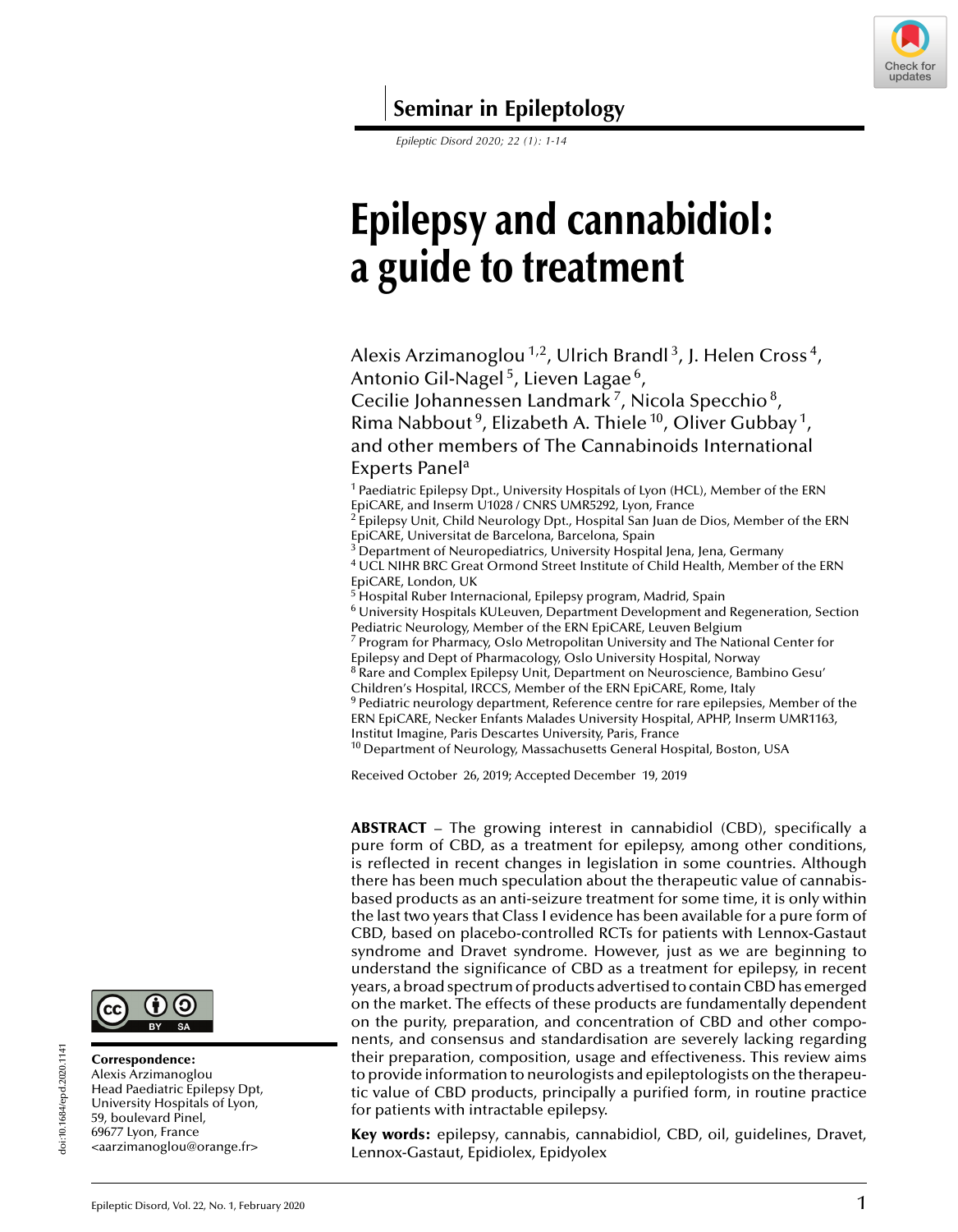The therapeutic potential of cannabis-related products has been suggested for many years ([Perucca,](#page-12-0) [2017\),](#page-12-0) and interest in the subject in recent decades has fluctuated in parallel with perceptions of cannabis and changes in legislation. With the realisation that (-)-trans-*-*-9-tetrahydrocannabinol (THC) is a component with prominent psychoactive properties, attention shifted to the potential therapeutic value of cannabidiol (CBD). In recent decades, interest in the therapeutic value of CBD-containing products, as anti-inflammatory, anti-emetic, anti-psychotic, and anti-epileptic treatments, has emerged for a wide range of conditions. However, the supporting data is principally based on anecdotal or *in vitro* experiments with supraphysiological concentrations. In addition, other compounds that may be present in artisanal CBD preparations may have independent physiological effects, leading to inevitable confusion regarding the effectiveness and safety of the preparations.

It is only within the last two years that Class I evidence has become available for a pure form of CBD, based on placebo-controlled RCTs. In the light of this recent evidence, this review aims to provide information on the current status of what is known about CBD as a therapeutic option for epilepsy, which will likely be of value to neurologists and epileptologists. This paper contributes to the following competencies of the ILAE curriculum ([Blümcke](#page-11-0) *[et al.](#page-11-0)*, [2019\):](#page-11-0) "*Demonstrate upto-date knowledge about the range of pharmacological treatments for epilepsy ; Recommend appropriate therapy based on epilepsy presentation ; Demonstrate up-to-date knowledge about special aspects of pharmacological treatment* ".

# **Legislation**

Laws regarding the use of raw herbal cannabis, cannabis extracts and cannabinoid-based medicines differ between countries ([Abuhasira](#page-11-0) *[et](#page-11-0) al*[., 2018;](#page-11-0) [Specchio](#page-11-0) *[et a](#page-11-0)l*[., 2020\).](#page-11-0) Recreational use of cannabis has been legalised in Canada and Uruguay, as well as 11 states and the District of Columbia in the US. More restricted recreational use has been adopted in Georgia, South Africa, Spain, and The Netherlands. The use of herbal cannabis for medicinal purposes is now authorised in a number of countries, including Argentina, Australia, Canada, Chile, Colombia, Croatia, Ecuador, Cyprus, Germany, Greece, Israel, Italy, Jamaica, Lithuania, Luxembourg, North Macedonia, Norway, the Netherlands, New Zealand, Peru, Poland, Switzerland, and Thailand, as well as a number of states in the US.

Cannabis and cannabis extracts have not been approved by the FDA or the European Medicines Agency (EMA), although cannabinoid-based products have been approved by the FDA as well as by 23 European countries and Canada. In some cases, authorisation is specific to certain indications, while in others the choice of indication may be dictated by the physician [\(Abuhasira](#page-11-0) *[et a](#page-11-0)l*[., 2018\).](#page-11-0)

In the European Union, CBD, in contrast to THC, is not a controlled substance and according to EU law, CBD products must not contain more than 0.2% THC. Several companies within the EU produce and distribute CBD-based products obtained from inflorescences of industrial hemp varieties. No analytical controls are mandatory and no legal protection or guarantees regarding the composition and quality is required. An obligatory testing and basic regulatory framework to determine the indication area, daily dosage, route of administration, maximum recommended daily dose, packaging, shelf life, and stability is also not required. Much of the ongoing confusion results from whether such products should be regulated as a food, a supplement, or medicine.

It is beyond the scope of this review to provide details for individual countries. However, physicians considering prescribing cannabis related products should be fully aware of the relevant legislation in relation to the heath care service for their specific geographical location. Since the situation can be complex, provision and use of guidelines from recognised national professional associations and or governmental bodies can be extremely helpful. For example, in the UK, such guidelines have been provided by the British Paediatric Neurology Association [\(BPNA, 2018\)](#page-11-0) and the National Institute for Health and Care Excellence ([NICE, 2019\).](#page-12-0) In both, to prescribe a cannabis related product for medicinal use for epilepsy, the prescriber must be on the Specialist Register (Reference: Section 34D of the Medical Act 1983) and the prescription should be made by a consultant paediatric neurologist. Within the UK, responsibility for the prescribing and potential adverse effects of a cannabis related product remain with the prescribing clinician. Thus, clinicians are advised to be aware of the General Medical Council (GMC) guidance on prescribing unlicensed medication ([GMC, 2019\),](#page-11-0) and to investigate whether medical protection insurance and hospital indemnity will cover them for prescription of unlicensed cannabis related products. Should a doctor feel under pressure to prescribe a medication that they believe is not in the patient's interests, then paragraph 5d of the GMC guidance "Consent: patients and doctors making decisions together" is relevant [\(GMC, 2008\).](#page-11-0) It states: "If the patient asks for a treatment that the doctor considers would not be of overall benefit to them, the doctor should discuss the issues with the patient and explore the reasons for their request. If, after discussion, the doctor still considers that the treatment would not be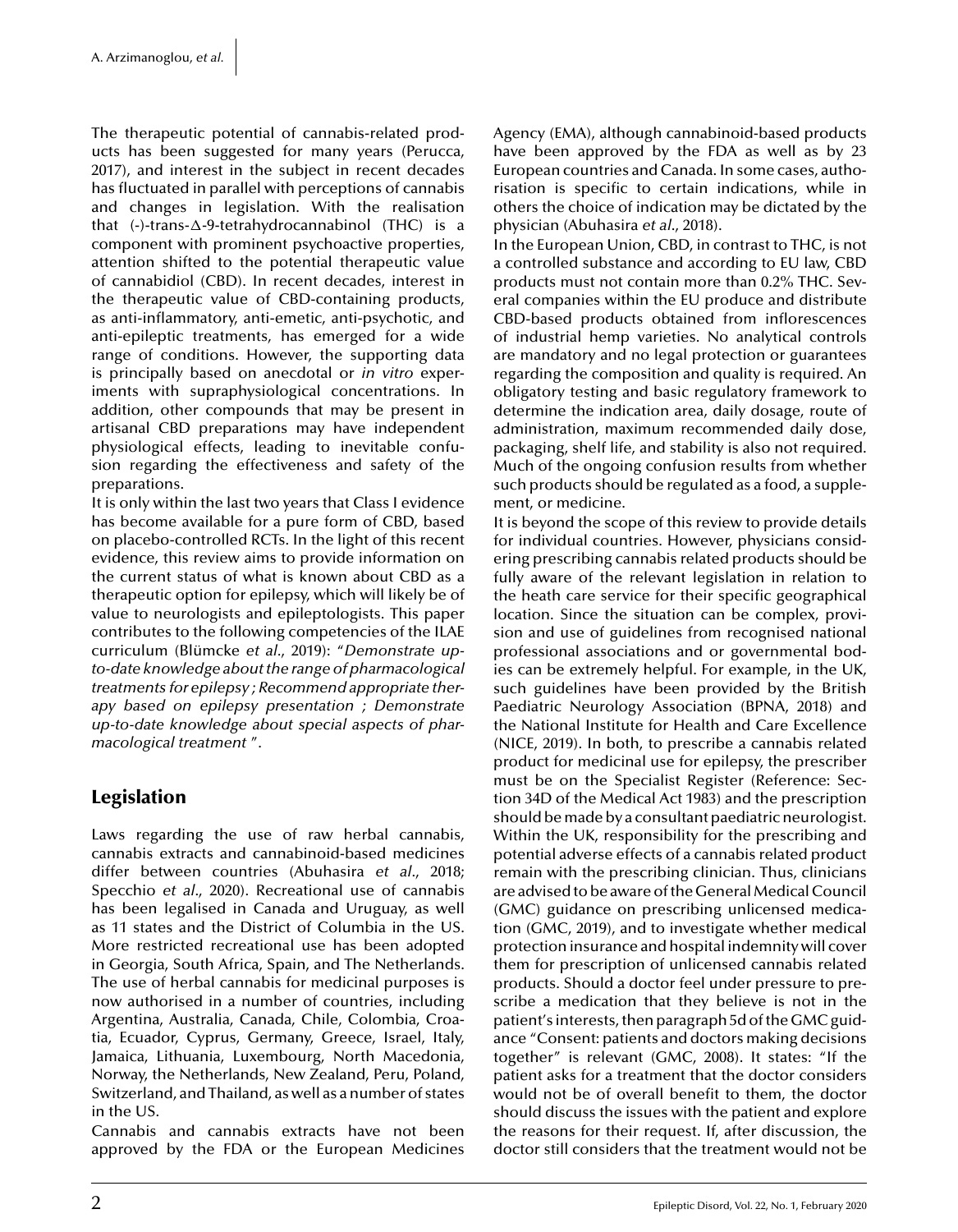of overall benefit to the patient, they do not have to provide the treatment. But they should explain their reasons to the patient, and explain any other options that are available, including the option to seek a second opinion".

## **Artisanal products advertised with CBD content**

The known physiologically active components of cannabis include cannabinoids, terpenoids, and flavonoids. Plant or phyto cannabinoids are unique to the cannabis plant. Over a hundred different cannabinoid compounds have been isolated from the cannabis plant, for which various chemovars exist (*Cannabis indica*, *ruderalis*, and particularly *sativa* being the most common). Of these compounds, only 16 exist in meaningful concentrations; these include THC, CBD, cannabichromene (CBC), and cannabigerol (CBG) (as both acid and varin forms). The majority of animal and *in vitro* studies have focussed on THC and CBD, and whereas the effect of THC is less clear and appears to exhibit both proconvulsant and anticonvulsant properties under different conditions, CBD demonstrates clear anti-convulsant properties, making it a focus as a potential treatment for epilepsy.

An abundance of CBD-related products is currently commercially available, ranging extensively in purity, content of effective compounds and price. The global market for these products is considerable and according to the [Centre for Medicinal Cannabis \(2019\) i](#page-11-0)n the UK, at the current rate, the market will be worth one billion pounds/year in 2025.

Importantly, the content of CBD-related products is dependent on the type of cannabis plant as well as the different parts of the plant and growing conditions. Hemp and marijuana may be considered as different varieties of the same cannabis plant; whereas hemp is low in all cannabinoids including THC  $(\leq 0.3\%)$ , marijuana has a higher THC content (*>*0.3%).

Hemp seed oils (from seeds) contain minimal cannabinoids (*i.e.* THC); this depends principally on the extent of washing prior to subsequent processing, as cannabinoids in the flowers and leaves appear to transfer to the outer coating or husk of the seed during harvesting and preparation. Cannabis oils (from flowers and leaves of marijuana) contain variable levels of CBD and THC, depending on the chemovars. CBD-enriched oils (from flowers and leaves of hemp) contain high levels of CBD and some THC. The maximum ratio of CBD to THC that can be achieved without subsequent purification, irrespective of the chemovar, is 20:1, however, it should be noted that THC is significantly more potent (50-100-fold) than CBD. Moreover, for CBD-enriched oils advertised as "high CBD/low THC" content, in

order to obtain CBD at similar doses to those used in randomised controlled trials (see below), themeaningful amount of THC may be higher than expected. For a child of 18 kg taking 300 mg CBD/day, this equates to 15 mg THC/day, based on a 20:1 CBD:THC ratio in preparations, which is similar to the maximum daily dosage of marinol or dronabinol, a synthetic  $\Delta$ -9-THC (prescribed for chemotherapy-induced nausea and vomiting as well as weight loss in cancer or AIDS/HIV patients).

Galenic products are available in the form of cannabis decoction filter bags and cannabis extracts as oils, creams, and supplement capsules. Supplements appear to be the most common form, often referred to as "CBD dietary supplements" or "CBD-enriched oils", obtained from extraction of different *Cannabis sativa L*. chemovars with high CBD content. Of the CBD-enriched oils, there are six main varieties available on the market in Europe: Bedrocan, Bedrobinol, Bediol, Bedica, Bedrolite and Bedropuur (*[table 1](#page-3-0)*).

It is important to emphasise that these products demonstrate significant variation with regards to content, which is dependent not only on the initial source of the plant (*e.g*. the use of fertilisers and pesticides) but also the method by which they are prepared ([Carcieri](#page-11-0) *[et a](#page-11-0)l*[., 2018; Pegoraro](#page-11-0) *[et a](#page-11-0)l*[., 2019;](#page-11-0) [Bettiol](#page-11-0) *[et a](#page-11-0)l*[., 2019\).](#page-11-0) There are a number of different methods to prepare such oils, the most common being "supercritical  $CO<sub>2</sub>$  extraction". This leads to an extract rich in lipophilic cannabis components plus waxes, however, different biologically active compounds can be isolated during subsequent procedures, including omega-3 fatty acids, vitamins, terpenes, flavonoids, and other phytocannabinoids such as CBC, CBG, cannabidivarin (CBDV), and cannabinol (CBN) as a degradant (according to how the fresh the materials is) ([Calvi](#page-11-0) *[et a](#page-11-0)l*[., 2018\).](#page-11-0) Terpenes represent the largest group (with more than 100 different molecules) of cannabis phytochemicals; these can easily cross cell membranes and the blood-brain barrier. Moreover, a synergistic effect between cannabinoids and terpenes has been hypothesised, but not proven [\(Russo, 2011; Aizpurua-](#page-12-0)Olaizola *[et a](#page-12-0)l*[., 2016; Santiago](#page-12-0) *[et a](#page-12-0)l*[., 2019\).](#page-12-0)

It is also worth mentioning that an adequate dose of CBD based on commercially available CBD-enriched oils (up to 10-20 mg/kg/day), similar to doses used in randomised controlled trials (*see below*), comes at considerable financial cost to the family; in excess of 500 euros per month.

#### **Product labelling**

When it comes to CBD-enriched oils, there are major concerns regarding THC, CBD and terpene concentration, as well as appropriate preparation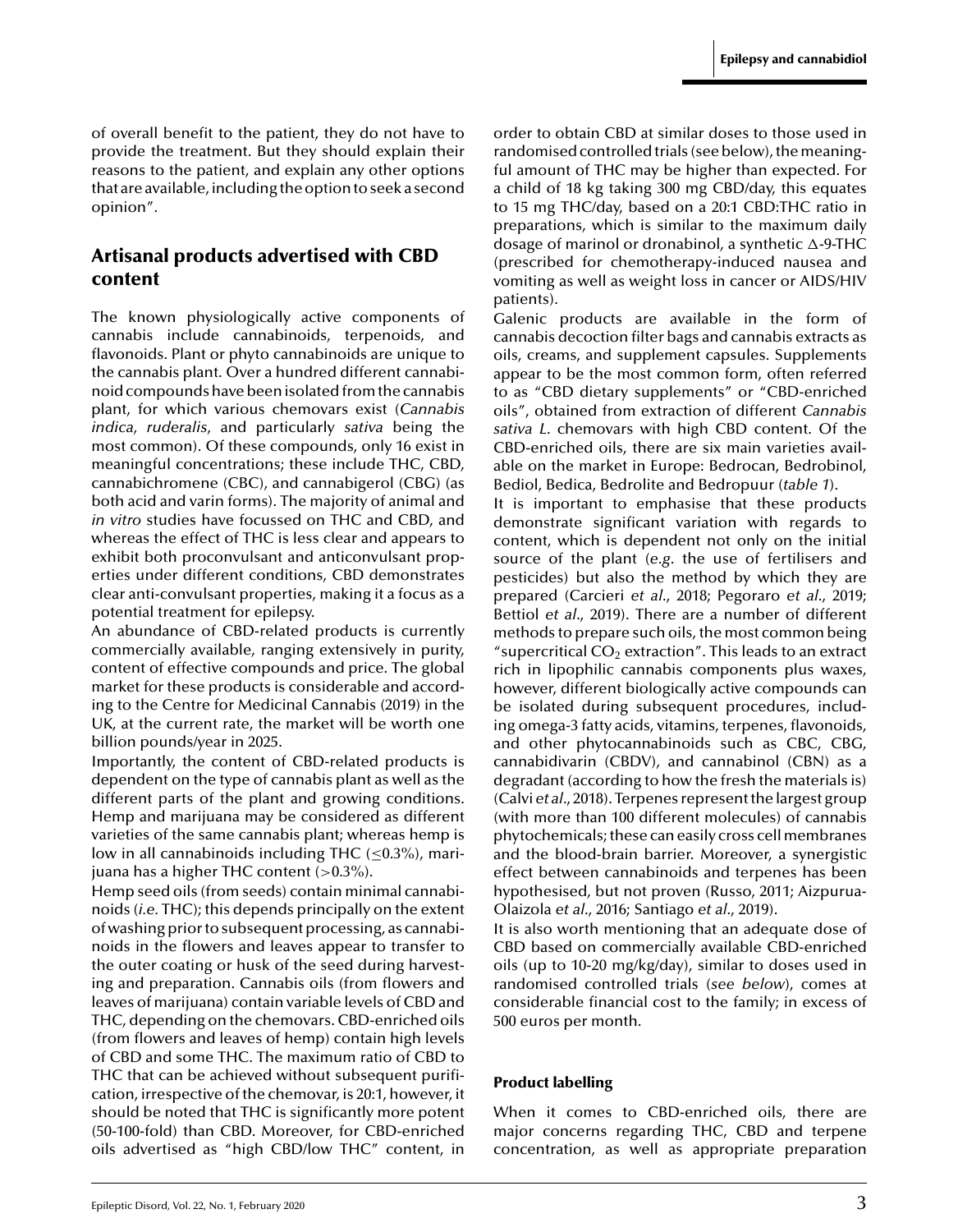<span id="page-3-0"></span>

|                               | Product                  | <b>THC</b> content | <b>CBD</b> content |  |
|-------------------------------|--------------------------|--------------------|--------------------|--|
|                               | Bedrocan                 | 22%                | ${<}1\%$           |  |
| <b>CBD-enriched oils</b>      | Bedrobinol               | 13.5%              | ${<}1\%$           |  |
|                               | Bediol                   | 6.5%               | $8\%$              |  |
|                               | Bedica                   | 14%                | ${<}1\%$           |  |
|                               | Bedrolite<br>$0.4\%$     |                    | $9\%$              |  |
|                               | Bedropuur                |                    | ${<}1\%$           |  |
|                               | FM1                      |                    |                    |  |
|                               | FM <sub>2</sub>          |                    |                    |  |
|                               | Pedanios 22/1<br>22%     |                    | $<$ 1              |  |
|                               | Pedanios 8<br>$8\%$      |                    | 8                  |  |
|                               | Pedanois 1/8<br>$<\!1\%$ |                    | $\, 8$             |  |
|                               | CBD Crystals 99%         |                    | $99\%$             |  |
| <b>GW Pharmaceuticals plc</b> | Sativex (GW)             | $51\%$             | 49%                |  |
|                               | Epidiolex (GW)           | >98%               |                    |  |

**Table 1.** THC and CBD content of CBD-enriched oils and purified CBD preparations.

methods and storage conditions. These may vary significantly [\(Carcieri](#page-11-0) *[et a](#page-11-0)l*[., 2018; Pavlovic](#page-11-0) *[et a](#page-11-0)l*[., 2018\),](#page-11-0) leading to insufficient quality control. Moreover, laboratory analyses have shown that the cannabinoid content is often not reflected on the marketing label ([Vandrey](#page-12-0) *[et al.](#page-12-0)*, [2015\).](#page-12-0)

Based on a report by the [Centre for Medicinal](#page-11-0) [Cannabis \(2019\) i](#page-11-0)n the UK, there is an urgent need for a move towards accurate labelling regarding CBD content, as many products are sold with quantities of CBD which are well below those used in clinical trials. In the study by [Bonn-Miller](#page-11-0) *[et a](#page-11-0)l*[. \(2017\),](#page-11-0) the label accuracy of 84 products was analysed. Overall, CBD concentration ranged from 0.10 to 655.27 mg/mL (median: 9.45 mg/mL; median labelled concentration: 15.00 mg/mL). Of the products tested, 42.85% (*n* = 36) products were under-labelled, 26.19% (*n* = 22) were over-labelled, and 30.95%  $(n = 26)$  were accurately labelled. The level of CBD in the over-labelled products in the study is similar in magnitude to levels that triggered a warning from the US Food and Drug Administration (FDA) to 14 businesses in 2015-2016, indicating that there is a continued need for federal and state regulatory agencies to take steps to ensure accurate labelling of these consumer products.

Under-labelling is of less concern, as CBD itself does not appear to be susceptible to abuse and there have been no reported serious adverse effects (AEs) at high doses, however, the THC content observed may be sufficient to produce intoxication or impairment, especially among children. Clear labelling regarding the exact concentration of CBD is not yet mandatory, and there is clearly a need to introduce stricter legislation regarding accurate content labelling.

#### **Effectiveness as a treatment for epilepsy**

Anecdotal reports have fuelled public interest and, understandably, have inspired families to seek CBDrelated products for the treatment of drug-resistant epilepsy ([Filloux, 2015\).](#page-11-0) The most well-known report is that of Charlotte, a five-year-old girl in the US who was diagnosed in 2013 with *SCN1A*-confirmed Dravet syndrome, with up to 50 generalised tonicclonic seizures per day. Following three months of treatment with high-CBD-strain cannabis extract (later marketed as "Charlotte's Web"), her seizures were reported to have reduced by more than 90% ([Maa and Figi, 2014\).](#page-12-0) Other anecdotal reports suggesting that CBD may improve seizure control as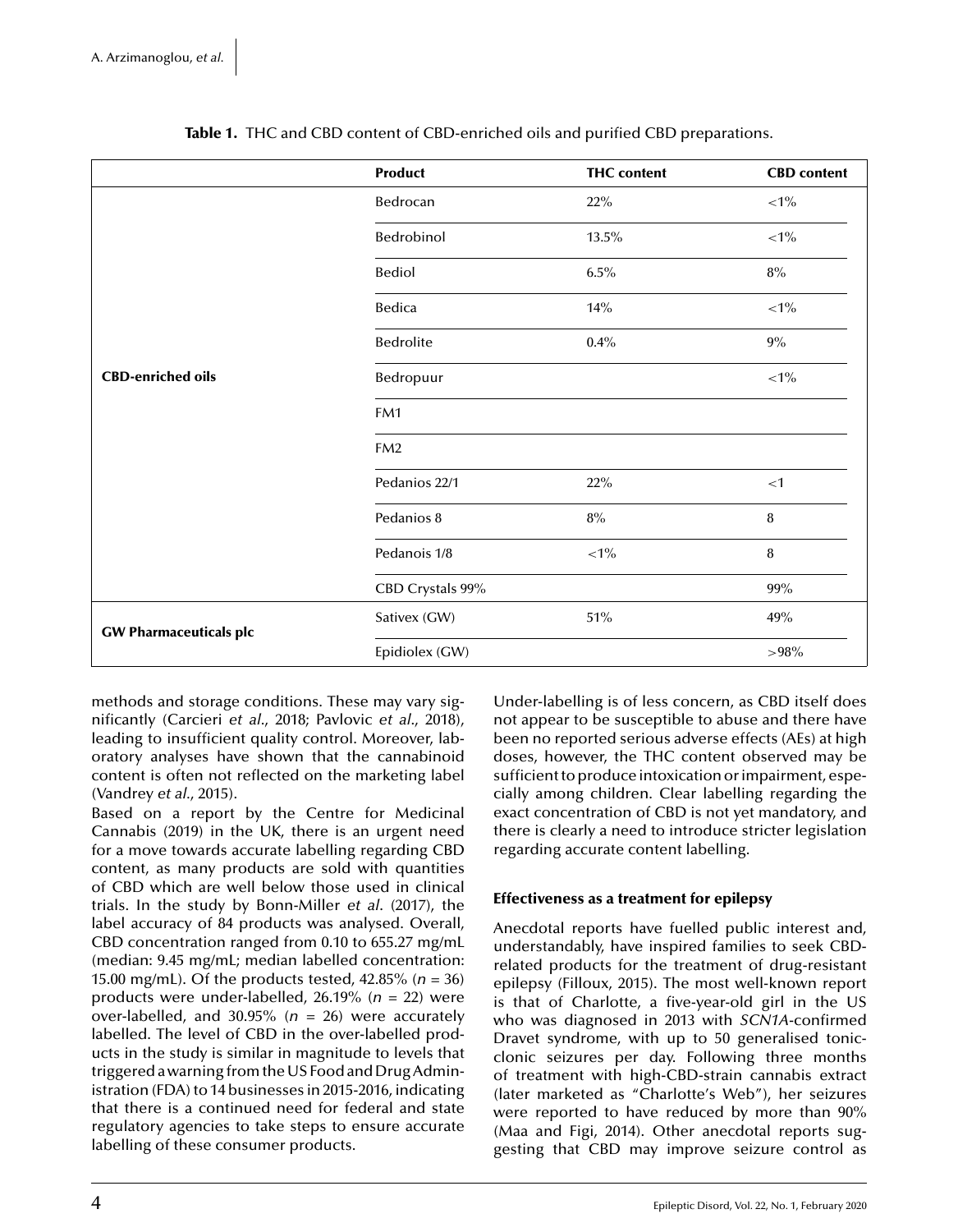well as alertness, mood and sleep have also been documented [\(Porter and Jacobson, 2013; Hussain](#page-12-0) *[et al.](#page-12-0)*, [2015; Schonhofen](#page-12-0) *[et al.](#page-12-0)*, [2018\).](#page-12-0)

A number of studies have investigated the effect of oral cannabis extracts on intractable epilepsy, based on parental reporting. These include the study by [Press](#page-12-0) *[et a](#page-12-0)l*[. \(2015\) o](#page-12-0)f 75 patients (23% with Dravet syndrome and 89% with Lennox-Gastaut syndrome) in the US and [Tzadok](#page-12-0) *[et a](#page-12-0)l*[. \(2016\) o](#page-12-0)f 74 patients in Israel over an average of six months; 50% seizure reduction was reported in 33%, and 50-75% seizure reduction in 34% in the two studies, respectively. In a retrospective study by [Porcari](#page-12-0) *[et a](#page-12-0)l*[. \(2018\) o](#page-12-0)f 108 children with epilepsy in the US, the addition of CBD oil over an average of six months resulted in *>*50% seizure reduction in 29% patients, with 10% becoming seizure-free.

Based on a meta-analysis (*n*=670), [Pamplona](#page-12-0) *[et al](#page-12-0)*. [\(2018\) p](#page-12-0)rovide evidence in support of the therapeutic value of high-content CBD treatments (CBD-rich cannabis extract or purified CBD). The results indicated a favourable effect for both patients with CBD-rich extracts (6.1 mg/kg/day CBD) and purified CBD (27.1 mg/kg/day), which was in fact more pronounced in patients taking the CBD-rich extracts. This may provide evidence in favour of the inclusion of other components within CBD-rich extracts offering beneficial entourage effects.

Overall, the studies on CBD-enriched oils indicate a 50% reduction in seizures in roughly 30-40% patients. However, it should be emphasised that these are uncontrolled studies with heterogeneous CBD preparations, the CBD content of which varied significantly (estimated at *<*0.02-50 mg/kg/day). In the study of [Press](#page-12-0) *[et a](#page-12-0)l*[. \(2015\),](#page-12-0) the effect of cannabis extracts was investigated in a cohort of paediatric patients with epilepsy in a single tertiary epilepsy centre in Colorado, where the law on cannabis-related products is more relaxed. Interestingly, the overall responder rate (47%) for patients who had moved to Colorado for treatment was greater than that (22%) of those who were already living in Colorado, indicating a possible positive reporting bias and the need for appropriately controlled studies.

#### **Adverse events**

The studies described above reported AEs in 40- 50% patients, including increased seizure frequency, gastrointestinal disturbances/diarrhoea, appetite alteration, weight changes, nausea, liver dysfunction, pancreatitis and, particularly, somnolence and fatigue. More serious effects included developmental regression, abnormal movements and status epilepticus. More long-term effects regarding cannabis-derived products have generally been gathered based on

indirect evidence, however, no hard conclusions can be drawn, mainly due to methodological limitations (dosage of THC and other cannabis-derived products, duration of exposure, concordant addiction to other drugs, genetic factors, psychiatric comorbidity, *etc.*). Long-term data from studies on prenatal and adolescent exposure to cannabis products indicate, however, a possible negative and lasting effect on cognitive and, particularly, behavioural functions [\(Lagae, 2020\).](#page-12-0) Moreover, the externalisation of behavioural problems and a decrease in IQ have been reported as a result of chronic cannabis use. Clearly, long-term studies using large childhood epilepsy cohorts are needed on the chronic use of CBD and cannabis-related products.

# **Purified CBD (Epidiolex/Epidyolex**®**)**

A purified preparation of CBD is available from GW Pharmaceuticals plc, under the name of Epidiolex/Epidyolex® (*>*98% CBD). Interest has so far largely focussed on Epidiolex as an add-on drug for cases of epilepsy. Another product, Sativex® (also known as Nabiximol) (51% THC, 49% CBD), made by the same company as a refined extract, has been approved for cases of neuropathic pain, spasticity, overactive bladder and other symptoms of multiple sclerosis in some countries.

Purified CBD has been shown to demonstrate positive effects against a wide spectrum of seizures and epilepsy based on animal models [\(Rosenburg](#page-12-0) *[et al.](#page-12-0)*, [2017a\).](#page-12-0) While the precise mechanism of action of CBD in the control of epileptic seizures in humans remains unknown, recent evidence suggests a role in modulating intracellular  $Ca^{2+}$  (including effects on neuronal  $Ca^{2+}$  mobilisation via GPR55 and TRPV1) and modulating adenosine-mediated signalling [\(Gray and](#page-11-0) [Whalley, 2020\).](#page-11-0)

In 2017 and 2018, the first randomised controlled trials for pharmaceutically prepared Epidiolex were published for Dravet syndrome and Lennox-Gastaut syndrome, respectively ([Devinsky](#page-11-0) *[et a](#page-11-0)l*[., 2017; Thiele](#page-11-0) *[et](#page-11-0) al*[., 2018\),](#page-11-0) and in June 2018, the FDA approved CBD as an add-on antiepileptic drug for patients with Lennox-Gastaut syndrome or Dravet syndrome over the age of two. Epidiolex was also later approved by the EMA in September 2019 for patients over two years of age with Dravet syndrome and Lennox-Gastaut syndrome, in conjunction with clobazam. However, accessibility to Epidiolex outside of Europe and the US remains variable (*e.g.* only patients involved in RCTs may be eligible), due to a lack of approval and legal reform by central agencies. While such reform is clearly welcomed, it cannot come fast enough for those who may benefit.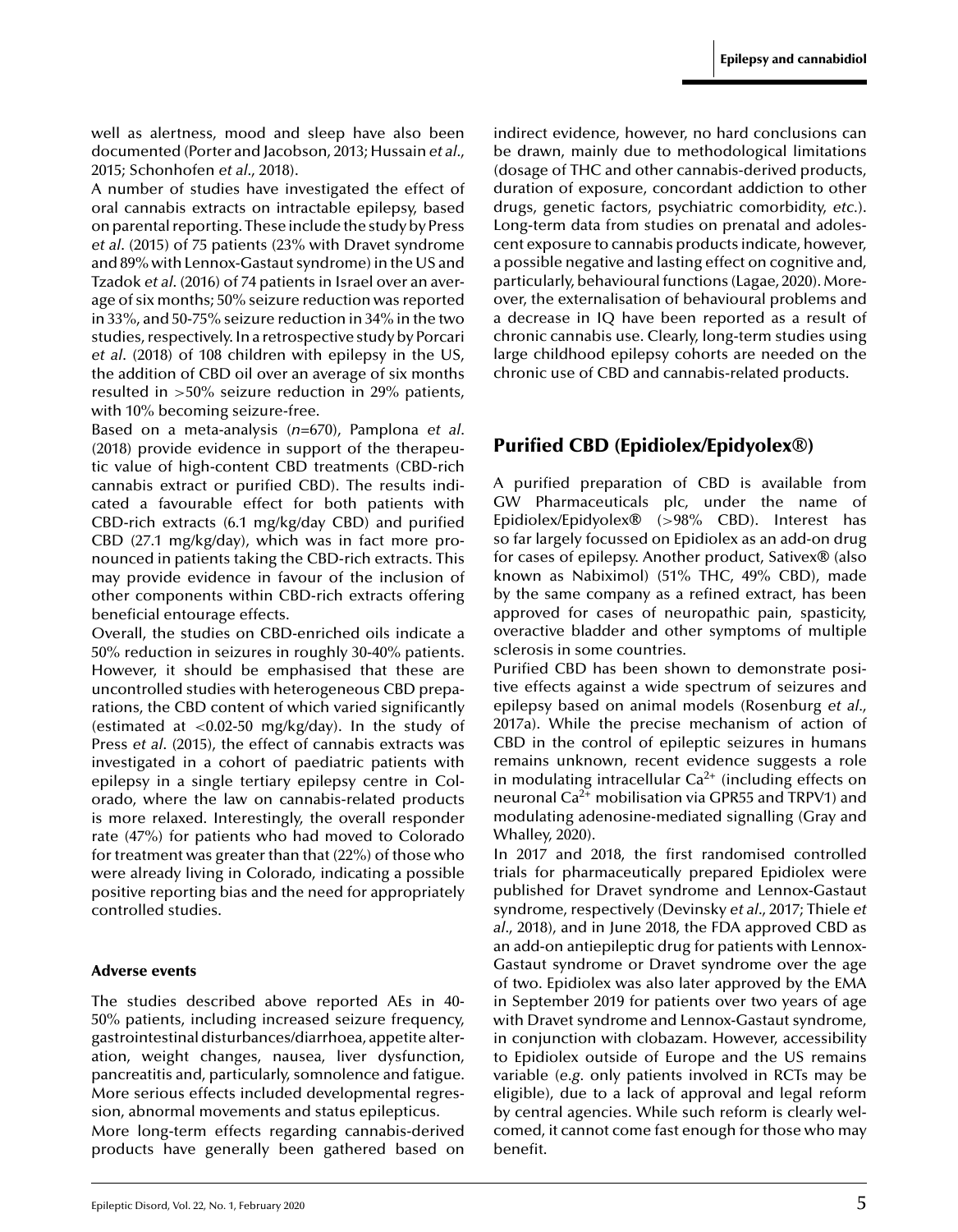| Enzyme inducer<br>$(\downarrow)$ | (                                      | Enzyme inhibitor CBD as an enzyme<br>inhibitor $($ <sup><math>\dagger)</math></sup>                      |
|----------------------------------|----------------------------------------|----------------------------------------------------------------------------------------------------------|
| Carbamazepine<br>Phenytoin       | Valproate*<br>Stiripentol<br>Felbamate | $Chbazam**$<br>Topiramate<br>Rufinamide<br>Zonisamide<br>Eslicarbamazepine<br>Perampanel<br>Lamotrigine? |

**Table 2.** Possible AED/CBD interactions.

\*Associated with a significant risk of elevated transaminases. \*\*Associated with a significant risk of elevated Ndesmethylclobazam, which may cause e.g. sedation.

#### **Pharmacology and drug interactions**

As a therapeutic drug, the pharmacokinetic profile of CBD exhibits low bioavailability, significant protein binding (99% protein binding capability), and interactions with various metabolic pathways in the liver, including CYPs that are susceptible to pharmacogenetic variability and drug interactions. However, as CBD interacts with many enzymes, it is cleared quickly and is therefore less susceptible to modulation by drugs that affect metabolising enzymes. Moreover, the pharmacokinetic profile of CBD seems relatively unaffected by inhibitors and inducers or genetic background. The bioavailability of oral oil formulations is limited (*<*6%) due to extensive first pass metabolism in the liver [\(Bialer](#page-11-0) *[et a](#page-11-0)l*[., 2017, 2018\).](#page-11-0)

CBD may exhibit numerous interactions with AEDs [\(Johannessen Landmark and Patsalos, 2010;](#page-11-0) [Johannessen and Johannessen Landmark, 2010;](#page-11-0) [Johannessen Landmark](#page-11-0) *[et](#page-11-0) al*[., 2012, 2016; Patsalos,](#page-11-0) [2013a, 2013b\)](#page-11-0) including both potent enzyme inducers (such as carbamazepine and phenytoin) and inhibitors (such as stiripentol, felbamate and valproate) (*table 2*), however, the clinical significance of these interactions may not be meaningful. The most obvious and clinically significant interaction between CBD and other concomitantly used drugs, based on clinical trials, is that with clobazam. CBD, via enzyme inhibition (CYP2C19), may lead to an increase (up to five-fold) in its less potent metabolite, N-desmethylclobazam ([Geffrey](#page-11-0) *[et a](#page-11-0)l*[., 2015; Devinsky](#page-11-0) *[et a](#page-11-0)l*[., 2018a\),](#page-11-0) leading to toxicity (principally manifesting as sedation [[Gaston](#page-11-0) *[et](#page-11-0) al*[., 2017\]\)](#page-11-0), which may occur at even low levels (1 mg/kg/day) (unpublished observations; Johannessen Landmark). In addition, concurrent clobazam may lead to increased 7-hydroxy-cannabidiol (an active metabolite of CBD) [\(Morrison](#page-12-0) *[et](#page-12-0) al*[., 2019\),](#page-12-0) which arguably may lead to better seizure control by boosting the effect of CBD, however, studies with and without clobazam are needed to confirm this.

Other AEDs with a similarly increased effect, concomitant with CBD, may include topiramate, rufinamide, zonisamide and eslicarbazepine ([Gaston](#page-11-0) *[et a](#page-11-0)l*[., 2017;](#page-11-0) [Franco and Perucca, 2019\).](#page-11-0) There are therefore still a number of unanswered questions regarding the pharmacology of CBD ([Johannessen Landmark and](#page-11-0) [Brandl, 2020; Brodie and Ben-Menachem, 2018\).](#page-11-0)

The clinical impact of such interactions in the individual patient is difficult to predict. Patients should be systematically questioned about efficacy, tolerability and adherence, and serum concentrations should be measured if possible and dosages adjusted accordingly to optimise each patient's treatment.

#### **Efficacy as a treatment for epilepsy**

The first trials for purified CBD (Epidiolex) were launched as an expanded access programme in 2014 for patients with significant medically refractory epilepsy in the form of an open-label, non-controlled trial for compassionate use [\(Devinsky](#page-11-0) *[et](#page-11-0) al*[., 2016\).](#page-11-0) Patients (*n*=214) with intractable seizures (at least four weekly) were monitored over a 12-week period (relative to a four-week baseline) with initial CBD doses of 2.5-5 mg/kg/day, increasing weekly to 25 or 50 mg/kg/day. Overall, a 36.5% median reduction of motor seizures was reported (49.8% for Dravet syndrome patients), and five patients were free of all motor seizures (of the patients with motor and atonic seizures, 39% and 56% showed a *>*50% reduction of seizures, respectively). This programme was continued and interim data on *>*600 patients over a 96-week period were published in [2018 by Szaflarski](#page-12-0) *[et al](#page-12-0)*., revealing a reduction of median monthly convulsive seizures by 51% (52% with  $\geq$ 50% seizure reduction) and total seizures by 48% at 12 weeks, with similar results over the 96-week period.

With these very encouraging results, shortly after the initial launch of this programme, controlled trials for Epidiolex were established for Dravet syndrome ([Devinsky](#page-11-0) *[et a](#page-11-0)l*[., 2017\)](#page-11-0) and Lennox-Gastaut syndrome ([Thiele](#page-12-0) *[et a](#page-12-0)l*[., 2018; Devinsky](#page-12-0) *[et a](#page-12-0)l*[., 2018b\).](#page-12-0) For further details regarding these trials, refer to [Nabbout and](#page-12-0) [Thiele \(2020\).](#page-12-0)

#### *Lennox Gastaut syndrome*

In the two Lennox-Gastaut syndrome double-blind placebo-controlled trials, patients (*n*=171 and 225) were administered CBD at 20 mg/kg/day (GWPCARE4; [Thiele](#page-12-0) *[et a](#page-12-0)l*[., 2018\)](#page-12-0) or 10 or 20 mg/kg/day (GWPCARE3; [Devinsky](#page-11-0) *[et a](#page-11-0)l*[., 2018b\) o](#page-11-0)ver a 14-week treatment period (including a titration phase of two weeks starting with a dose of 2.5 mg/kg/day, titrated to 10 or 20 mg/kg/day), and data were compared relative to a four-week baseline observation period. CBD in an oral solution or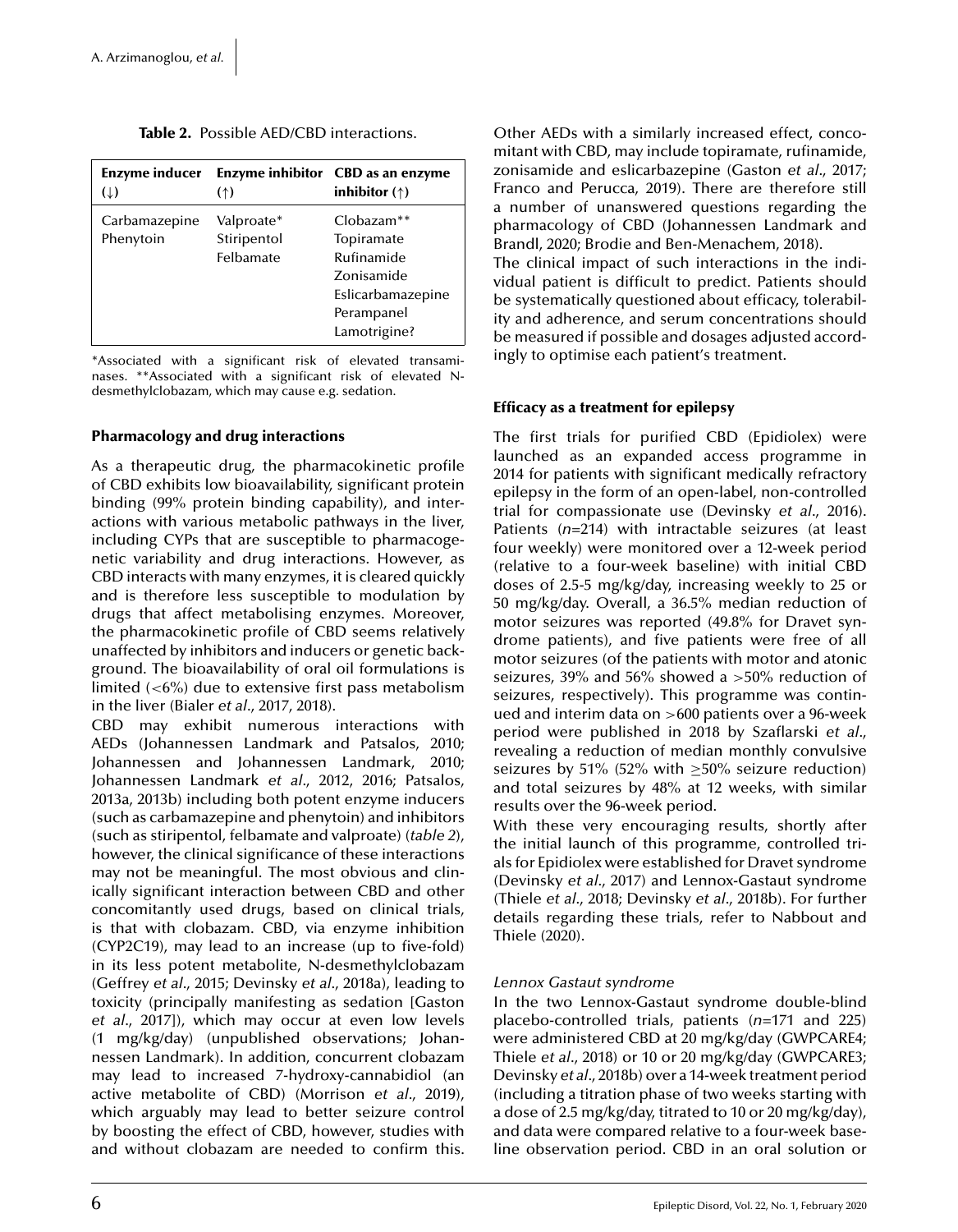

**Figure 1.** Median percent reduction of Lennox-Gastaut syndrome total seizures and monthly drop seizures based on the two controlled trials [\(Thiele](#page-12-0) *[et a](#page-12-0)l*[., 2018; Devinsky](#page-12-0) *[et a](#page-12-0)l*[., 2018b\) \(](#page-12-0)A), and the open-label extension study [\(Thiele](#page-12-0) *[et a](#page-12-0)l*[., 2019a\) \(](#page-12-0)B).

placebo was administered as add-on to current AEDs. For CBD at 20mg/kg/day, themedian percentage reduction in total seizure frequency was 41% (vs 13.7% placebo) and 38.4% (vs 18.5% placebo), and monthly median decrease in drop seizures was reported to be 44% (vs 22% placebo) and 42% (vs 17% placebo) in the two trials, respectively. At 10 mg/kg/day, the median percentage reduction in total seizure frequency was similar at 36.4% (vs 18.5% placebo), and monthly median decrease in drop seizures was 37% (vs 17% placebo).

Lennox-Gastaut syndrome patients who enrolled in these RCTs were also invited to enter an open-label study (GWPCARE5; [Thiele](#page-12-0) *[et a](#page-12-0)l*[., 2019a\).](#page-12-0) The interim data after 48 weeks of treatment revealed a 48-60% median decrease in drop seizure frequency and a 48-57% median decrease in monthly total seizure frequency relative to baseline (*figure 1*).

Based on the patient or caregiver Clinical Global Impression (CGI) scale, overall improvements were reported in patients of each trial: 58% patients (compared to 34% in the placebo group) in the study of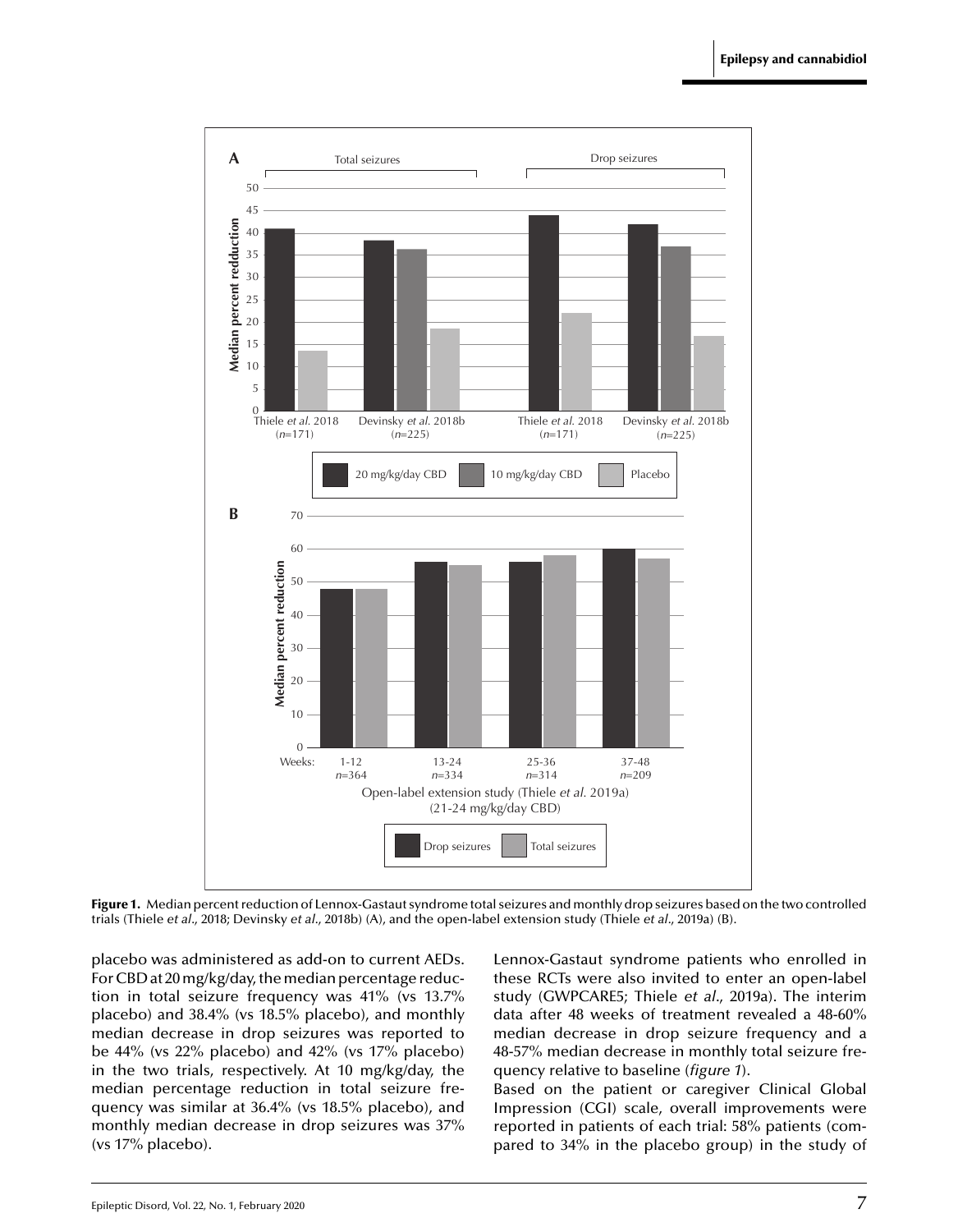[Thiele](#page-12-0) *[et al](#page-12-0)*. [\(2018\),](#page-12-0) 57% and 66% in the 20 mg/kg/day and 10 mg/kg/day group, respectively (compared to 44% in the placebo group) in the study of Devinsky *et al*. (2018b), and 88% at 24 weeks (also similar at 38 and 48 weeks) in the open-label study of [Thiele](#page-12-0) *[et al](#page-12-0)*. [\(2019a\).](#page-12-0)

#### *Dravet syndrome*

For Dravet syndrome, two trials involved an initial double-blind placebo-controlled trial (*n*=120) (GWP-CARE1B; [Devinsky](#page-11-0) *[et a](#page-11-0)l*[., 2017\)](#page-11-0) and a later open-label extension programme (GWPCARE5; [Devinsky](#page-11-0) *[et al](#page-11-0)*., [2019\).](#page-11-0) An additional trial has also recently been completed (GWPCARE2; [Miller](#page-12-0) *[et a](#page-12-0)l*[., 2019\).](#page-12-0) For the former, similar to the Lennox-Gastaut syndrome trials, patients were administered 20 mg/kg/day CBD over a 14-week treatment period, and data were compared relative to a four-week baseline period. For the open-label extension programme, a subset of these patients together with participants from the recently completed GWP-CARE2 trial were enlisted (*n*=189) and followed over 48 weeks. For the controlled trial, during the treatment period, the median percent reduction of convulsive seizures and total seizures was 39% and 29% in the CBD arm relative to 13% and 9% in the placebo arm, respectively. The difference in median percent reduction in non-convulsive seizures was not significant. During the open-label extension programme, the median percent reduction of total seizures continued at between 39% and 51% over a 48-week period (*figure 2*).

As part of the expanded access programme mentioned above, the long-term effect of add-on CBD at up to 25-50 mg/kg/day over a period of 144 weeks was reported for Dravet syndrome and Lennox-Gastaut syndrome patients [\(Laux](#page-12-0) *[et a](#page-12-0)l*[., 2019\).](#page-12-0) Monthly major motor seizures were reduced by 50% and total seizures by 44%, with consistent reductions in both seizure types across the treatment period, thus supporting CBD as a long-term treatment option.

Based on the patient or caregiver CGI scale, overall improvements were reported for both trials: 62% patients (compared to 34% in the placebo arm) in the study of [Devinsky](#page-11-0) *[et al](#page-11-0)*. [\(2017\), a](#page-11-0)nd 85% at 48 weeks in the open-label study of [Devinsky](#page-11-0) *[et a](#page-11-0)l*[. \(2019\).](#page-11-0)

#### *Tuberous sclerosis complex*

A clinical trial (GWPCARE6) for Epidiolex as addon treatment in patients with tuberous sclerosis complex (TSC) was completed earlier this year and has also revealed promising results [\(Thiele](#page-12-0) *[et al](#page-12-0)*., [2019b\).](#page-12-0) Patients were randomised into two groups with Epidiolex (25 or 50 mg/kg/day) or placebo. Of the 201 patients who completed the study, total seizure frequency was decreased by 48% (*p*=0.0013),



**Figure 2.** Median percent reduction of Dravet syndrome total seizures and convulsive seizures based on the controlled trial of [Devinsky](#page-11-0) *[et a](#page-11-0)l*[. \(2017\) a](#page-11-0)nd the open-label extension programme of [Devinsky](#page-11-0) *[et a](#page-11-0)l*[. \(2019\).](#page-11-0)

48% (*p*=0.0018) and 27%, and 50% seizure reduction in 36% (*p*=0.0692), 40% (*p*=0.0245), and 22% in the 20 mg/kg/day, 50 mg/kg/day and placebo groups, respectively. An overall improvement, based on the caregiver CGI scale, was reported for 69% (*p*=0.0074), 62% (*p*=0.580) and 40% in the three groups, respectively. In conclusion, Epidiolex significantly reduced seizures in TSC patients. The therapeutic effect of the lower 25 mg/kg/day concentration was similar to that of the higher 50 mg/kg/day dose, and since the latter was associated withmore AEs (see below), the 25mg/kg/day dose would therefore be indicated for these patients.

#### *Other syndromes*

Based on an open-label trial for compassionate use, CBD was tested as a treatment for CDKL5 deficiency disorder and Aicardi, Doose, and Dup15q syndromes over a 12-week period (*n*=55) [\(Devinsky](#page-11-0) *[et a](#page-11-0)l*[., 2018c\).](#page-11-0) The mean decrease in convulsive seizure frequency was 51.4% (*n*=35). Studies are underway to evaluate CBD efficacy for a broader range of epilepsy syndromes and more than 20 trials are currently listed at ClinicalTrials.gov.

Overall, evidence from open-label studies suggests a favourable effect of CBD as an add-on treatment for a number of severe epileptic conditions and the controlled trials for Lennox-Gastaut syndrome, Dravet syndrome and TSC provide a clearer picture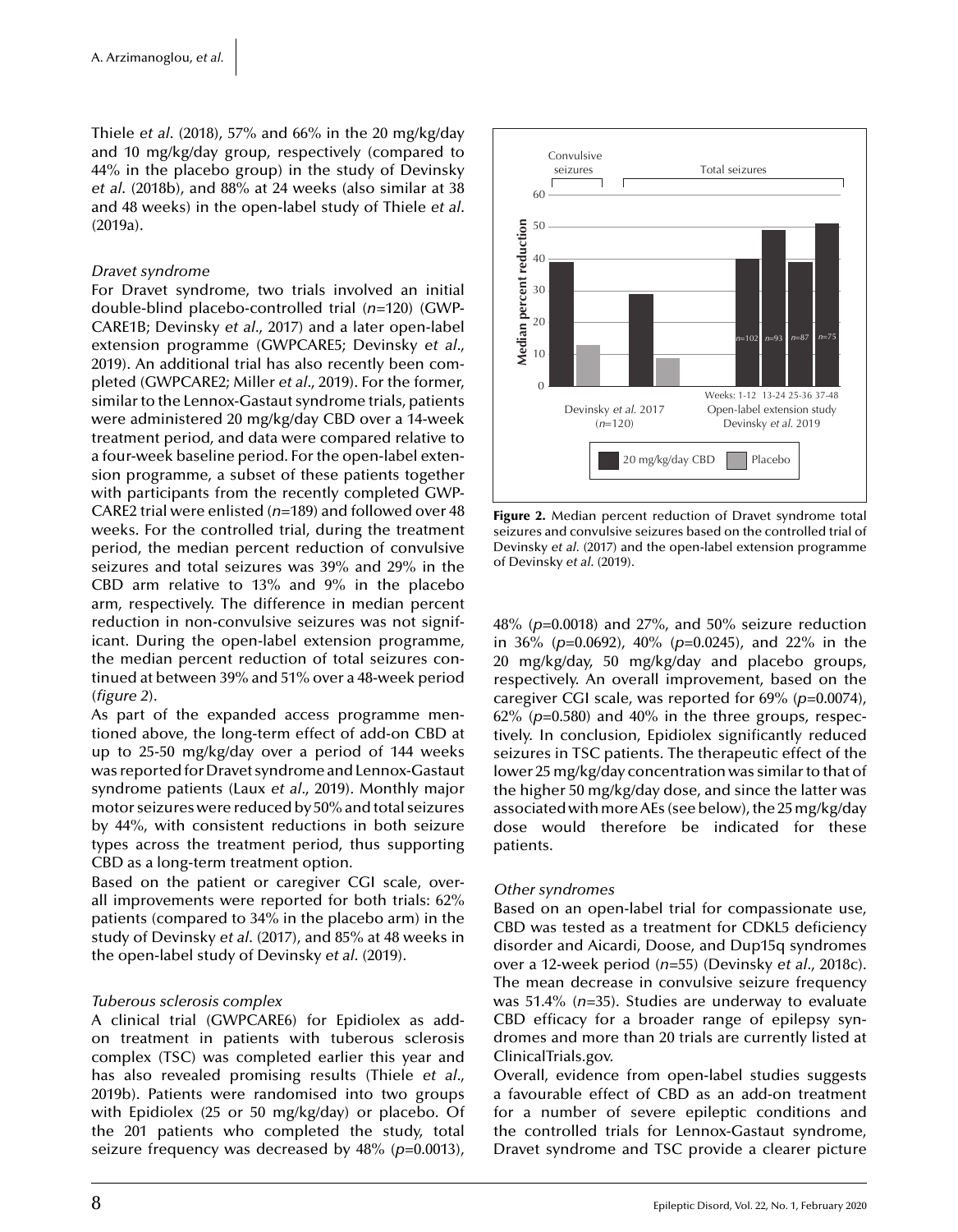of the positive effect of CBD, in some cases even correlating with seizure freedom. A general positive trend for quality of life (particularly in Lennox-Gastaut syndrome patients), sleep behaviour (particularly in Dravet syndrome patients) and adaptive behaviour was reported. There were also particular improvements in the socialisation domain and communication domain for Dravet syndrome and Lennox-Gastaut syndrome patients, respectively. In the prospective, open-label clinical study by [Rosenberg](#page-12-0) *[et a](#page-12-0)l*[. \(2017b\),](#page-12-0) in which caregiver-reported quality of life (*n*=48) was evaluated for a subset of patients treated with CBD for 12 weeks, improvements (in energy/fatigue, memory, control/helplessness, other cognitive functions, social interactions, behaviour and global QOL) were not related to changes in seizure frequency or AEs, suggesting that CBD may have beneficial effects on patient QOL, distinct from anti-seizure effects, however, this should be confirmed in controlled studies.

#### **Adverse effects**

In contrast to artisanal CBD-related products, the AEs associated with purified CBD have been more clearly demonstrated based on the open-label trials and, particularly, the randomised, double-blind placebocontrolled trials ([Anciones and Gil-Nagel, 2020\).](#page-11-0)

Based on the collective data from the controlled trials, AEs were frequently reported (86% in CBD groups and 76% in placebo groups), however, the vast majority of AEs were mild and moderate. These included somnolence, decreased appetite, pyrexia and diarrhoea, followed by other less frequent AEs such as vomiting, fatigue and upper respiratory infections (*[table 3](#page-9-0)*). Most AEs appeared within the first two weeks of treatment. Serious AEs were far less common (affecting 19% of CBD groups and 9% of placebo groups). These included, in particular, somnolence, pyrexia, convulsion, rash, lethargy and elevated transaminases (*>*three times the normal upper limit). The latter occurred in 16% patients in the CBD groups and 1% in the placebo groups. Moreover, in *>*79-100% of the cases with elevated transaminases, patients were concomitantly taking valproate.

No seizure worsening, suicidal ideation or deaths related to the treatment were reported. It should be emphasised, however, given the novelty of Epidiolex, that long-term AEs are currently unknown.

In the recent TSC trial with the higher dose of 50 mg/kg/day CBD [\(Thiele](#page-12-0) *[et a](#page-12-0)l*[., 2019b\),](#page-12-0) AEs were common but similarly overall reported as mild and moderate (93%, 100% and 95% in the 25 mg/kg/day; 50 mg/kg/day and placebo groups, respectively). The most common AEs were diarrhoea, decreased

appetite, and somnolence, and treatment discontinuation due to AEs occurred in 11%, 14% and 3%, respectively. Elevated liver enzymes were reported in 12% (*n*=9) and 25% (*n*=18) in the 25 mg/kg/day and 50 mg/kg/day, respectively (of those, 81% were also taking valproate).

#### **Recommendations for use**

CBD is administered orally as an oil solution. In openlabel studies, doses mostly up to 25 mg/kg/day were used, and in the controlled studies, higher doses up to 50 mg/kg/day were used. The studies on Lennox-Gastaut syndrome, however, show that a significant proportion of children respond to doses of as little as 10 mg/kg/day. Therefore a "start slow" and "increase on a case-by-case basis" strategy is recommended. A starting dose of 5 mg/kg/day, divided in two doses, would appear to be adequate. This dose should be increased to 10 mg/kg/day after two weeks of treatment. Thereafter, the individual's response should be carefully observed. The required observation time strictly depends on baseline seizure frequency before the administration of CBD. If the drug is well tolerated but not sufficiently effective, the dose should be slowly increased in increments of 5 mg/kg/day, as long as it is tolerated, up to a maximum of 20-25 mg/kg/day (*[table 4](#page-9-0)*).

As mentioned above, special care should be taken if both CBD and clobazam are administered, since the addition of CBD may lead to an increase (up to five-fold) in its less potent metabolite, Ndesmethylclobazam. A toxic benzodiazepine level may manifest as fatigue, somnolence, ataxia, a decrease in cognitive function or behavioural changes. Clinically, these are difficult to distinguish from the possible AEs of CBD itself and monitoring of clobazam/Ndesmethylclobazam levels is therefore recommended. Baseline therapeutic drug monitoring should be performed before administration of CBD and subsequently after each increase. If a significant increase in benzodiazepine level is observed, the dose of clobazam should be reduced (and then checked), according to an estimate based on linear kinetics. Like CBD, however, stiripentol inhibits the same P450 subtype 2C19 (CYP2C19), and an increase in benzodiazepine level may not, therefore, occur if the patient is already on stiripentol ([Devinsky](#page-11-0) *[et a](#page-11-0)l*[., 2018b\).](#page-11-0) It is highly recommended to follow serum concentrations of all drugs when initiating CBD as a basis for appropriate dosage adjustment. This includes psychotropic drugs (mood stabilisers, antidepressants, and antipsychotics) in order to reveal possible pharmacokinetic interactions or reasons for poor clinical effects or observed AEs.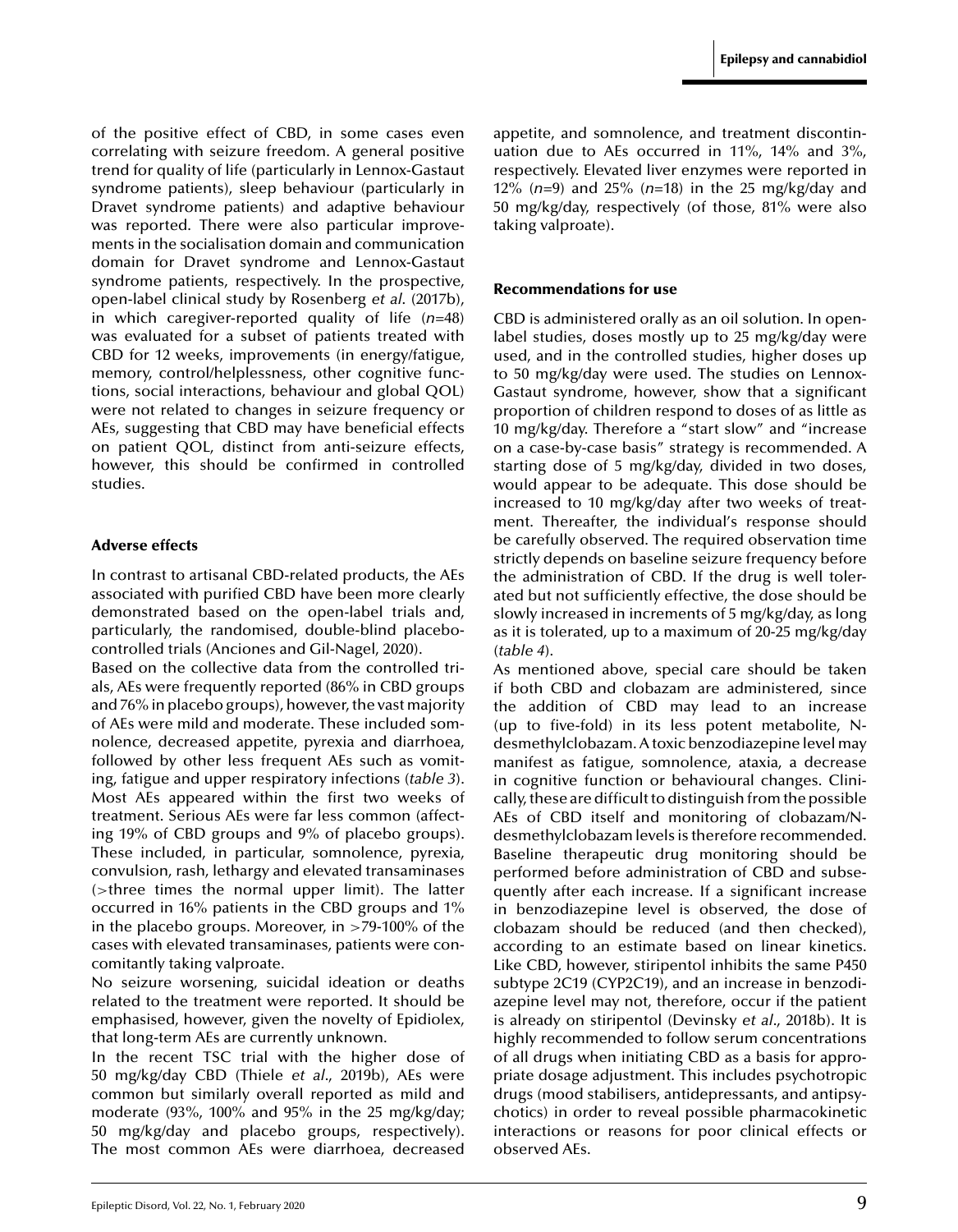<span id="page-9-0"></span>

|                                                                 | <b>Dravet syndrome</b>   |                            |                           | Lennox-Gastaut syndrome   |                            |                            |                        |                            |
|-----------------------------------------------------------------|--------------------------|----------------------------|---------------------------|---------------------------|----------------------------|----------------------------|------------------------|----------------------------|
|                                                                 | Devinsky et al.,<br>2017 |                            | Devinsky et al.,<br>2018a | Devinsky et al.,<br>2018b |                            | Thiele et al.,<br>2018     |                        |                            |
|                                                                 | <b>CBD</b><br>$(n=61)$   | <b>Placebo</b><br>$(n=59)$ | <b>CBD</b><br>$(n=27)$    | <b>Placebo</b><br>$(n=7)$ | <b>CBD</b><br>$(n=149)$    | <b>Placebo</b><br>$(n=76)$ | <b>CBD</b><br>$(n=86)$ | <b>Placebo</b><br>$(n=85)$ |
| [CBD] mg/kg/day                                                 | 20                       | $\overline{\phantom{0}}$   | 5, 10 or 20-              |                           | 10 or 20                   | $\blacksquare$             | 20                     | $\blacksquare$             |
| Reported AEs (%)<br>Reported serious AEs (n)<br>Withdrawn $(n)$ | 93<br>10<br>8            | 75<br>3<br>1               | 74<br>5<br>$\overline{2}$ | 86<br>1                   | 89<br>26<br>$\overline{7}$ | 72<br>13<br>1              | 86<br>20<br>12         | 69<br>4<br>1               |
| Somnolence $(n)^{*a}$                                           | 22                       | 6                          | 5                         | $\mathbf{1}$              | 39                         | $\overline{4}$             | 25                     | 15                         |
| Decreased appetite $(n)$                                        | 17                       | 3                          | 5                         | $\mathbf{0}$              | 32                         | 6                          | 19                     | 3                          |
| Pyrexia $(n)^*$                                                 | 9                        | 5                          | 6                         | $\mathbf{0}$              | 16                         | 12                         | 12                     | 8                          |
| Diarrhoea (n)                                                   | 19                       | 6                          |                           |                           | 19                         | 6                          | 27                     | 10                         |
| Elevated transaminases $(n)^{*b}$                               | 12                       | $\mathbf{1}$               | 6                         |                           | 14                         | $\mathbf{0}$               | 20                     | $\mathbf{1}$               |
| Vomiting $(n)$                                                  | $\overline{9}$           | 3                          | 3                         | $\boldsymbol{0}$          | 10                         | 9                          | 15                     | 18                         |
| Fatigue $(n)$                                                   | 12                       | 2                          | 1                         | $\overline{2}$            |                            |                            |                        |                            |
| Upper respiratory infections $(n)$                              | $\overline{7}$           | 5                          |                           |                           | 21                         | 11                         |                        |                            |
| Pharyngitis (n)                                                 |                          |                            | 3                         | $\overline{2}$            | 12                         | 5                          |                        |                            |
| Convulsion $(n)^*$                                              | $\overline{7}$           | 3                          | 1                         | $\overline{2}$            |                            |                            |                        |                            |
| Sedation $(n)$                                                  |                          |                            | $\overline{4}$            | $\boldsymbol{0}$          |                            |                            |                        |                            |
| Ataxia $(n)$                                                    |                          |                            | 3                         | $\boldsymbol{0}$          |                            |                            |                        |                            |
| Rash $(n)^*$                                                    |                          |                            | $\overline{2}$            | $\mathbf{0}$              |                            |                            |                        |                            |
| Non-specified pneumonia (n)                                     |                          |                            | $\overline{2}$            | $\boldsymbol{0}$          |                            |                            |                        |                            |
| Lethargy $(n)^*$                                                | 8                        | 3                          |                           |                           |                            |                            |                        |                            |
| Status epilepticus (n)                                          | 3                        | 3                          |                           |                           | 11                         | 3                          | $\mathbf{1}$           | 1                          |

#### **Table 3.** Adverse events based on randomised, double-blind, placebo-controlled trials (the most frequent adverse events are highlighted in grey).

\*Serious adverse events reported in <sup>≤</sup>2 patients per RCT. aMajority of patients were also taking clobazam. <sup>b</sup>*>*79% patients were taking valproate (transaminases were elevated *>*3 times the upper normal limit).

#### **Table 4.** Guide to CBD dosing.

| 1        | Start low (5 mg/kg/day), increase to 10 mg/kg/day after<br>two weeks                                          |
|----------|---------------------------------------------------------------------------------------------------------------|
| $\bf{2}$ | Review clinical response and adverse effects at<br>10 mg/kg/day                                               |
| 3        | Remain on this dose if effective, otherwise increase<br>dose in steps of 5 mg/kg/day if CBD is well tolerated |
|          | Stop at 20-25 mg/kg/day, and withdraw CBD if<br>ineffective                                                   |

Pharmacogenetic testing for *CYP2C19* could be performed if a poor metabolizer genotype is suspected based on unexpectedly high levels of CBD relative to the dose.

Finally, biochemical markers of toxicity should be measured, particularly regarding liver enzymes in conjunction with valproate [\(Gaston](#page-11-0) *[et a](#page-11-0)l*[., 2017; Devinsky](#page-11-0) *[et a](#page-11-0)l*[., 2018a\).](#page-11-0) In the controlled studies, increased liver enzymes led to withdrawal of CBD if levels were more than three times the upper normal limit in the presence of any symptoms (fever, rash, nausea, abdominal pain or increased bilirubin) or eight times higher in the absence of such symptoms. In rare cases, an increase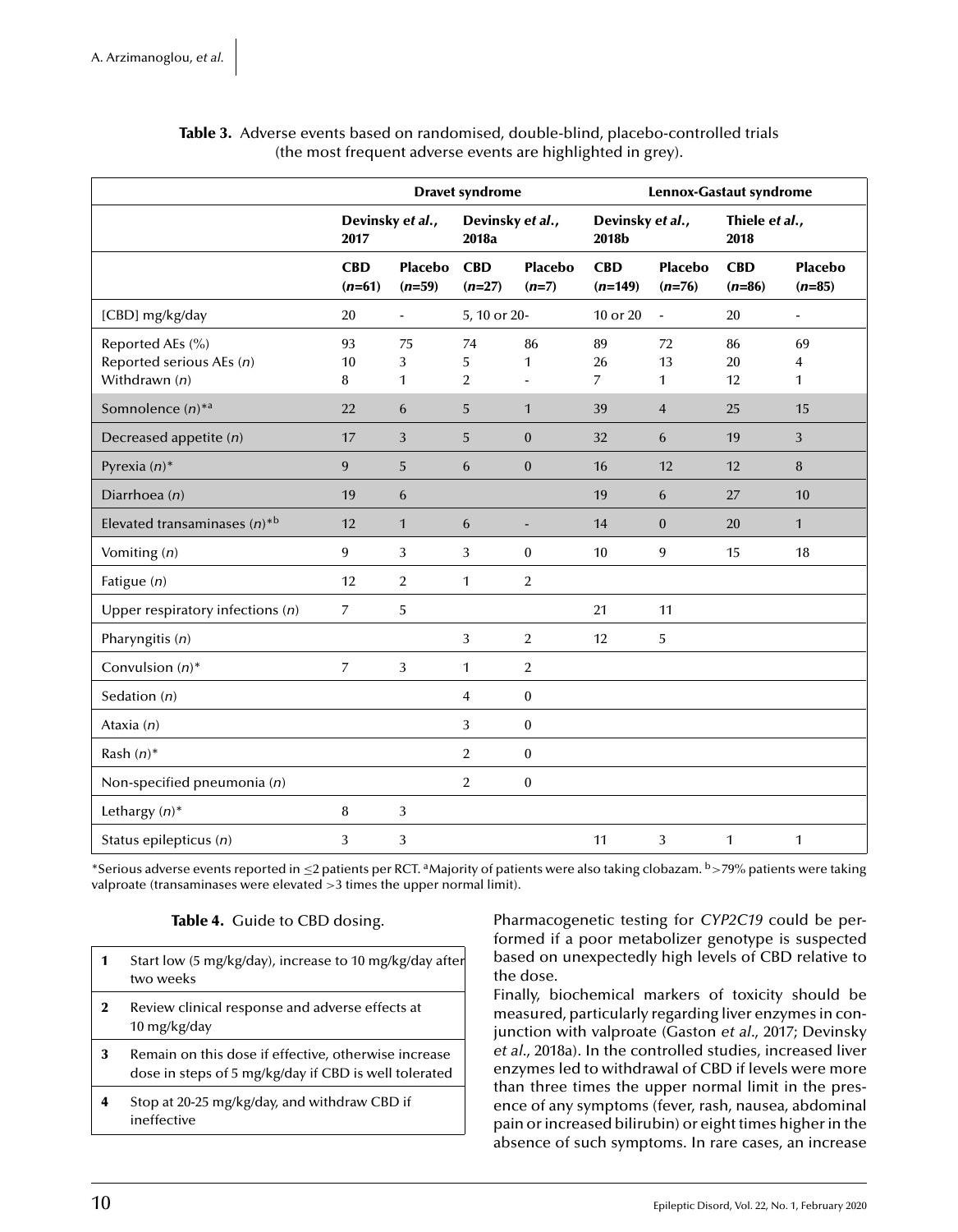in enzymes was observed with 20 mg/kg/day CBD without concomitant use of valproate, but not with lower doses of CBD. Overall, the increase in liver enzymes was reversible in about half the cases, without taking any action; in the remaining cases, CBD was withdrawn, leading to normalisation of levels [\(Devinsky](#page-11-0) *[et](#page-11-0) al*[., 2018b\).](#page-11-0) A mild increase in enzyme levels may be observed over a few weeks before taking any action, however, as levels become too high, CBD or valproate should be withdrawn or reduced, according to the benefit of each.

# **Conclusions**

Given the range of, and easy access to CBD-enriched oils on the market, alongside the fallacious perception that "natural" products may be safer with fewer AEs than conventional AEDs, it is clear to see why such products are popular. However, analytical controls for CBD-enriched products are not mandatory, leaving consumers with no legal protection or guarantees about the composition and quality of the product they are acquiring. Currently, CBD-enriched products are not subject to any obligatory testing or basic regulatory framework to determine the indication area, daily dosage, route of administration, maximum recommended daily dose, packaging, shelf life or stability. The content of these products is therefore highly variable and although components other than CBD are present which may even be beneficial, there is currently no way this can be ascertained or controlled.

In contrast, purified CBD, in the form of Epidiolex/Epidyolex, is a standardised pharmaceutical preparation that is subject to minimal variability. Based on controlled trials, Epidiolex appears to be an effective treatment option for patients with Dravet syndrome, Lennox-Gastaut syndrome and TSC and has a relatively good safety profile, although it should be emphasised that, at least from the controlled trials, CBD does not outperform other drugs and will by no means represent a silver bullet for everyone. It does, however, add to the arsenal of available add-on drugs against these severe forms of epilepsy, in some cases offering substantial benefits.

Given the range of different seizure types associated with Dravet syndrome, Lennox-Gastaut syndrome and TSC, CBD would appear to have a favourable effect on a large spectrum of convulsive (consistent with preclinical data), rather than non-convulsive seizures ([Devinsky](#page-11-0) *[et](#page-11-0) al*[., 2017\),](#page-11-0) namely clonic, myoclonic, myoclonic-astatic, and generalised tonicclonic seizures. It should be noted, however, that the effect of CBD on specific types of seizures was not described in detail in the controlled

trials and further studies will therefore be required to address this. Other forms of intractable epilepsy cases have been investigated in open-label trials (CDKL5 deficiency disorder and Aicardi, Dup15q and Doose syndromes; Devinsky *et al*., [2018c]), and more than 20 trials are currently listed at ClinicalTrials.gov (including Rett syndrome and other forms of intractable epilepsy). Although these syndromes collectively represent a small fraction of the epilepsy population, clinical trials in the future may lead to CBD or indeed other cannabinoids being indicated more broadly across the spectrum of epilepsy syndromes.  $\Box$ 

#### **Disclosures.**

A. Arzimanoglou receives salary support from the University Hospitals of Lyon (HCL). His work is also partly supported by the European Union grant for the coordination of the EpiCARE European Reference Network. He has a mission of Editor-in-Chief for the ILAE educational journal Epileptic Disorders and of Associate Editor for the European Journal of Paediatric Neurology. He is an investigator on research grants awarded to HCL, France and Sant Joan de Deu Hospital Barcelona from the Caixa Foundation, GW Pharma and UCB; he has received travel expenses or consulting fees from Advicenne Pharma, Amzell, Arvelle, Biomarin, Eisai, GW Pharma, Lündbeck, Sanofi, Shire, Takeda, UCB Pharma, Zogenix. R. Nabbout receives salary from APHP and university Paris Descartes. She reports grants from EU (EJP-RD, Horizons 2020, and FP7), research grants from Shire, Livanova, Eisai and UCB, consulting and lecturer fees from Eisai, Advicenne Pharma, Takeda, Biomarin, Lundbeck, Zogenix, novartis, and GW pharma, outside the submitted work. Antonio Gil-Nagel has received support from Zogenix, Bilal, Stoke Therapeutics, GW, UCB, Arvelle Therapeutics, Sanofi, Marinus Pharma. Nicola Specchio has received grant support and fees for advisory board participation from GW Pharma. J. Helen Cross has acted as an investigator for studies with GW Pharma, Zogenix, Vitaflo and Marinius. She has been a speaker and on advisory boards for GW Pharma, Zogenix, and Nutricia; all remuneration has been paid to her department. Her work is supported by the NIHR Biomedical Research Centre at Great Ormond Street Hospital & University College London. U. Brandl, Lieven Lagae, Cecilie Johannessen Landmark, Oliver Gubbay, and EA. Thiele have no disclosures. The workshop was supported by an educational grant from the Fundació Sant Joan de Déu (Barcelona, Spain) and the Association ESEFNP (Lyon, France).

a Collaborators, Members of The Cannabinoids International Experts Panel: Stéphane Auvin (France), Mar Carreno (Spain), Richard Chin (UK), Roberta Cilio (Belgium), Vincenzo Di Marzo (Italy), Maria Del Carmen Fons (Spain), Elaine Hughes (USA), Floor Janssen (The Netehrlands), Reetta Kalvilainen (Finland), Tally Lerman-Sagie (Israel), Maria Mazurkiewicz-Bełdzińska (Poland), Nicola Pietrafusa (Italy), Georgia Ramantani (Switzerland), Sylvain Rheims (France), Rocio Sánchez-Carpintero (Spain), Pasquale Striano (Italy), Ben Whalley (UK).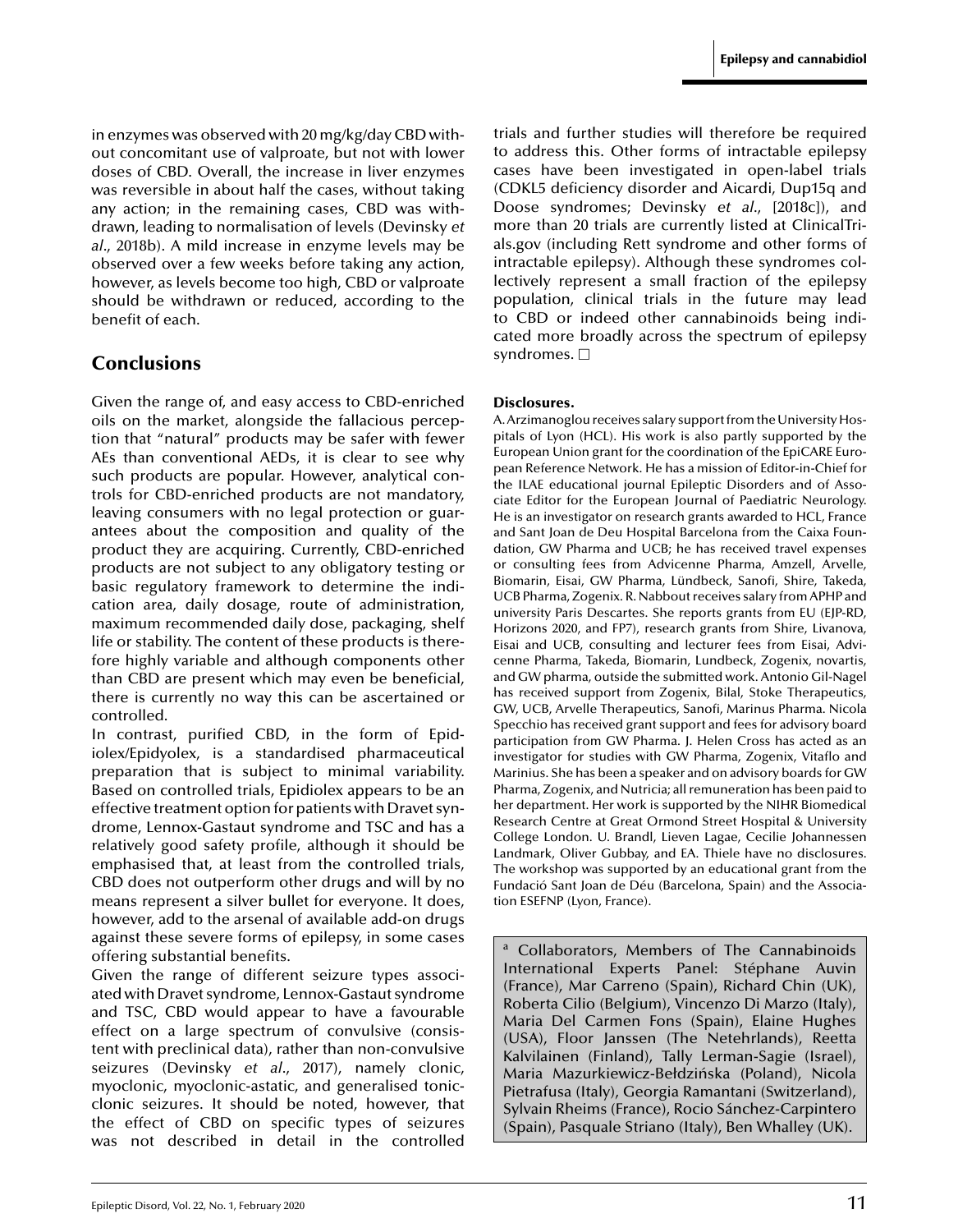### <span id="page-11-0"></span>**References**

[Abuhasira R, Shbiro L, Landschaft Y. Medical use of cannabis](http://www.ncbi.nlm.nih.gov/pubmed?term=Medical use of cannabis and cannabinoids containing products - Regulations in Europe and North America) and cannabinoids containing products - Regulations in Europe and North America*. Eur J Intern Med* 2018; 49: 2-6.

Aizpurua-Olaizola O, Soydaner U, O¨ztu¨rk E, *et al*. Evolution [of the cannabinoid and terpene content during the growth of](http://www.ncbi.nlm.nih.gov/pubmed?term=Evolution of the cannabinoid and terpene content during the growth of cannabis sativa plants from different chemotypes) cannabis sativa plants from different chemotypes*. J Nat Prod* 2016; 79: 324-31.

[Anciones C, Gil-Nagel A. Adverse effects of cannabinoids](http://www.ncbi.nlm.nih.gov/pubmed?term=Adverse effects of cannabinoids)*. Epileptic Disord* 2020; 22(Suppl. 1): S29-32.

Bettiol A, Lombardi N, Crescioli G, *et al*. Galenic prepara[tions of therapeutic cannabis sativa differ in cannabinoids](http://www.ncbi.nlm.nih.gov/pubmed?term=Galenic preparations of therapeutic cannabis sativa differ in cannabinoids concentration: a quantitative analysis of variability and possible clinical implications) concentration: a quantitative analysis of variability and possible clinical implications*. Front Pharmacol* 2019; 9: 1543.

[Bialer M, Johannessen SI, Levy RH, Perucca E, Tomson T,](http://www.ncbi.nlm.nih.gov/pubmed?term=Progress report on new antiepileptic drugs: a summary of the Thirteenth Eilat Conference on New Antiepileptic Drugs and Devices (EILAT XIII)) White HS. Progress report on new antiepileptic drugs: a summary of the Thirteenth Eilat Conference on New Antiepileptic Drugs and Devices (EILAT XIII)*. Epilepsia* 2017; 58(2): 181-221.

Bialer M, Johannessen SI, Koepp MJ, *et al*. Progress report on new antiepileptic drugs: a summary of the Fourteenth [Eilat Conference on New Antiepileptic Drugs and Devices](http://www.ncbi.nlm.nih.gov/pubmed?term=Progress report on new antiepileptic drugs: a summary of the Fourteenth Eilat Conference on New Antiepileptic Drugs and Devices (EILAT XIV). II. Drugs in more advanced clinical development) (EILAT XIV). II. Drugs in more advanced clinical development*. Epilepsia* 2018; 59: 1842-66.

[Blümcke I, Arzimanoglou A, Beniczky S, Wiebe S. Roadmap](http://www.ncbi.nlm.nih.gov/pubmed?term=Roadmap for a competency-based educational curriculum in epileptology: report of the Epilepsy Education Task Force of the ILAE) for a competency-based educational curriculum in epileptology: report of the Epilepsy Education Task Force of the ILAE*. Epileptic Disord* 2019; 21: 129-40.

Bonn-Miller MO, Loflin MJE, Thomas BF, Marcu JP, Hyke T, [Vandrey R. Labeling accuracy of cannabidiol extracts sold](http://www.ncbi.nlm.nih.gov/pubmed?term=Labeling accuracy of cannabidiol extracts sold online) online*. JAMA* 2017; 318(17): 1708-9.

BPNA. *Guidance on the use of cannabis-based products for medicinal use in children and young people with epilepsy*. 2018. https://bpna.org.uk/userfiles/BPNA\_CBPM\_Guidance\_ Oct2018.pdf.

[Brodie MJ, Ben-Menachem E. Cannabinoides for epilepsy:](http://www.ncbi.nlm.nih.gov/pubmed?term=Cannabinoides for epilepsy: What do we know and where do we go?) What do we know and where do we go? *Epilepsia* 2018; 59: 291-6.

Calvi L, Pentimalli D, Panseri S, *et al*. Comprehensive quality [evaluation of medical Cannabis sativa L. inflorescence and](http://www.ncbi.nlm.nih.gov/pubmed?term=Comprehensive quality evaluation of medical Cannabis sativa L. inflorescence and macerated oils based on HS-SPME coupled to GC-MS and LC-HRMS (q-exactive orbitrapprotect $
elax 
egd $) approach) macerated oils based on HS-SPME coupled to GC-MS and LC-HRMS (q-exactive orbitrap®) approach*. J Pharm Biomed Anal* 2018; 150: 208-19.

[Carcieri C, Tomasello C, Simiele M. Cannabinoids concen](http://www.ncbi.nlm.nih.gov/pubmed?term=Cannabinoids concentration variability in cannabis olive oil galenic preparations)tration variability in cannabis olive oil galenic preparations*. J Pharm Pharmacol* 2018; 70(1): 143-9.

Centre for Medicinal Canabis. *UK CBD Requires Better Regulation and Reform as Industry Moves Towards Billion Pound Sector Status*. 2019. https://www.thecmcuk.org/uk\_ cbd\_requires\_better\_regulation.

Devinsky O, Marsh E, Friedman D, *et al*. Cannabidiol in [patients with treatment-resistant epilepsy: an open-label](http://www.ncbi.nlm.nih.gov/pubmed?term=Cannabidiol in patients with treatment-resistant epilepsy: an open-label interventional trial) interventional trial*. Lancet Neurol* 2016; 15(3): 270-8.

Devinsky O, Cross JH, Laux L, *et al*. Trial of cannabidiol for [drug-resistant seizures in the Dravet syndrome](http://www.ncbi.nlm.nih.gov/pubmed?term=Trial of cannabidiol for drug-resistant seizures in the Dravet syndrome)*. N Engl J Med* 2017; 376(21): 2011-20.

Devinsky O, Patel AD, Thiele EA, *et al*. Randomized, dose[ranging safety trial of cannabidiol in Dravet syndrome](http://www.ncbi.nlm.nih.gov/pubmed?term=Randomized, dose-ranging safety trial of cannabidiol in Dravet syndrome)*. Neurology* 2018a; 90: e1204-11.

Devinsky O, Patel AD, Cross JH, *et al*. Effect of cannabidiol on [drop seizures in the Lennox-Gastaut syndrome](http://www.ncbi.nlm.nih.gov/pubmed?term=Effect of cannabidiol on drop seizures in the Lennox-Gastaut syndrome)*. N Engl J Med* 2018b; 378(20): 1888-97.

Devinsky O, Verducci C, Thiele EA, *et al*. Open-label use of highly purified CBD (Epidiolex®) in patients with CDKL5 defi[ciency disorder and Aicardi, Dup15q, and Doose syndromes](http://www.ncbi.nlm.nih.gov/pubmed?term=Open-label use of highly purified CBD (Epidiolexprotect $
elax 
egd $) in patients with CDKL5 deficiency disorder and Aicardi, Dup15q, and Doose syndromes)*. Epilepsy Behav* 2018c; 86: 131-7.

Devinsky O, Nabbout R, Miller I, *et al*. Long-term cannabidiol [treatment in patients with Dravet syndrome: an open-label](http://www.ncbi.nlm.nih.gov/pubmed?term=Long-term cannabidiol treatment in patients with Dravet syndrome: an open-label extension trial) extension trial*. Epilepsia* 2019; 60(2): 294-302.

[Filloux F. Cannabinoids for paediatric epilepsy? Up in smoke](http://www.ncbi.nlm.nih.gov/pubmed?term=Cannabinoids for paediatric epilepsy? Up in smoke or real science?) or real science? *Transl Pediatr* 2015; 4: 271-82.

[Franco V, Perucca E. Pharmacological and Therapeutic](http://www.ncbi.nlm.nih.gov/pubmed?term=Pharmacological and Therapeutic Properties of Cannabidiol for Epilepsy) Properties of Cannabidiol for Epilepsy*. Drugs* 2019; 79(13): 1435-54.

Gaston TE, Bebin EM, Cutter GR, *et al*. Interactions between [cannabidiol and commonly used antiepileptic drugs](http://www.ncbi.nlm.nih.gov/pubmed?term=Interactions between cannabidiol and commonly used antiepileptic drugs)*. Epilepsia* 2017; 58: 1586-92.

Geffrey AL, Pollack SF, Bruno PL, Thiele EA. Drug-drug inter[action between clobazam and cannabidiol in children with](http://www.ncbi.nlm.nih.gov/pubmed?term=Drug-drug interaction between clobazam and cannabidiol in children with refractory epilepsy) refractory epilepsy*. Epilepsia* 2015; 56: 1246-51.

GMC. *Consent: patients and doctors making decisions together*. 2008. https://www.gmc-uk.org/ethical-guidance/ ethical-guidance-for-doctors/consent.

GMC. *Prescribing unlicensed medicines*. 2019. https://www.gmc-uk.org/ethical-guidance/ethical-guidancefor-doctors/prescribing-and-managing-medicines-anddevices/prescribing-unlicensed-medicines.

[Gray RA, Whalley B. Working mechanisms of cannabinoids](http://www.ncbi.nlm.nih.gov/pubmed?term=Working mechanisms of cannabinoids)*. Epileptic Disord* 2020; 22(Suppl. 1): S10-5.

Hussain SA, Zhou R, Jacobson C, *et al*. Perceived efficacy of cannabidiol-enriched cannabis extracts for treatment of [pediatric epilepsy: a potential role for infantile spasms](http://www.ncbi.nlm.nih.gov/pubmed?term=Perceived efficacy of cannabidiol-enriched cannabis extracts for treatment of pediatric epilepsy: a potential role for infantile spasms and Lennox-Gastaut syndrome) and Lennox-Gastaut syndrome*. Epilepsy Behav* 2015; 47: 138-41.

[Johannessen SI, Johannessen Landmark C. Antiepileptic drug](http://www.ncbi.nlm.nih.gov/pubmed?term=Antiepileptic drug interactions: basic principles and clinical implications) interactions: basic principles and clinical implications*. Current Neuropharm* 2010; 8: 254-67.

Johannessen Landmark C, Patsalos PN. Drug interactions [involving the new second and third-generation antiepileptic](http://www.ncbi.nlm.nih.gov/pubmed?term=Drug interactions involving the new second and third-generation antiepileptic drugs) drugs*. Exp Rev Neurother* 2010; 10: 119-40.

[Johannessen Landmark C, Brandl U. Pharmacology and drug](http://www.ncbi.nlm.nih.gov/pubmed?term=Pharmacology and drug interactions of cannabinoids) interactions of cannabinoids*. Epileptic Disord* 2020; 22(Suppl. 1): S16-22.

Johannessen Landmark C, Johannessen SI, Tomson T. Host [factors affecting antiepileptic drug delivery: pharmacokinetic](http://www.ncbi.nlm.nih.gov/pubmed?term=Host factors affecting antiepileptic drug delivery: pharmacokinetic variability) variability*. Adv Drug Deliv Rev* 2012; 64: 896-910.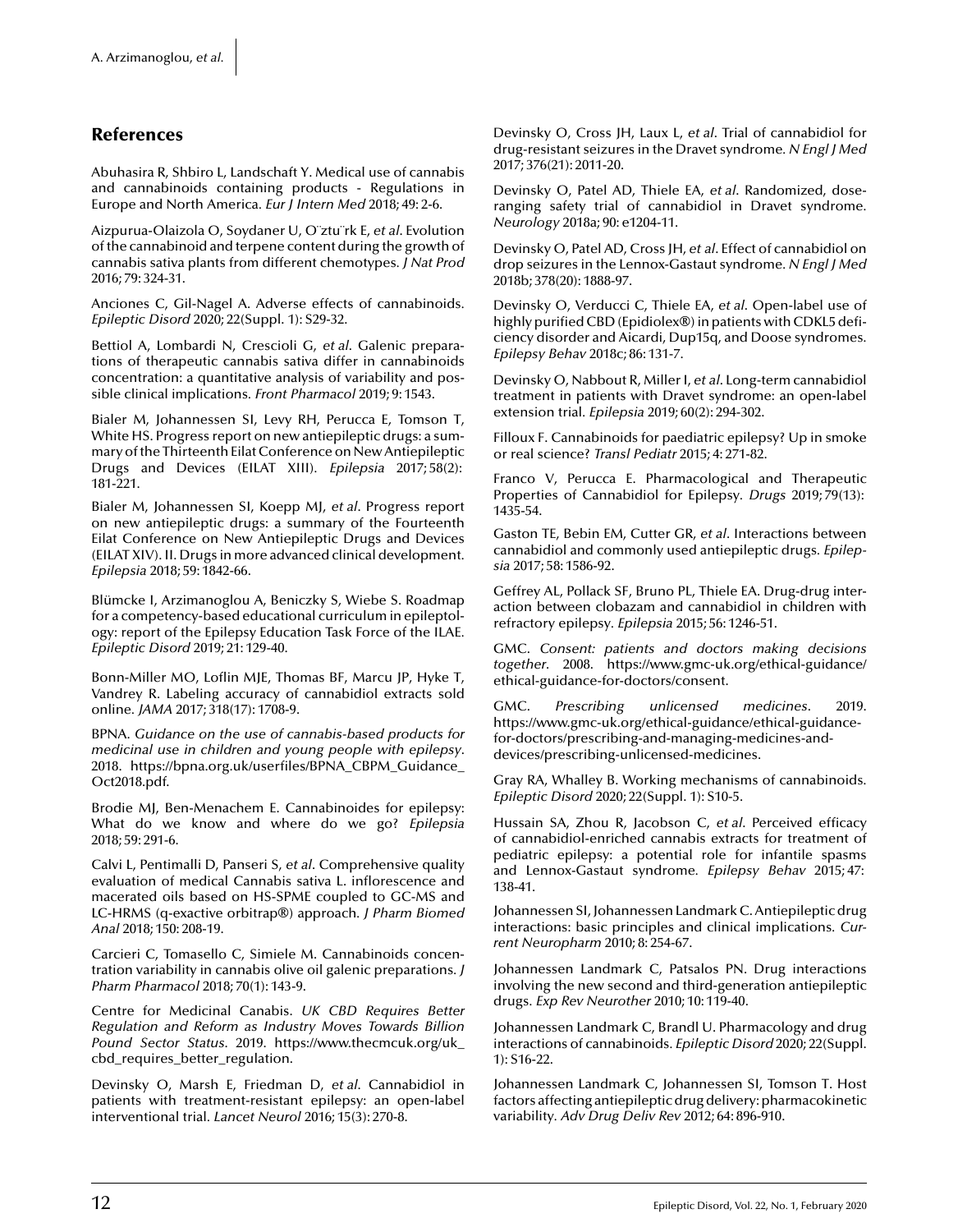<span id="page-12-0"></span>[Johannessen Landmark C, Johannessen SI, Tomson T. Dosing](http://www.ncbi.nlm.nih.gov/pubmed?term=Dosing strategies for antiepileptic drugs: from a standard dose for all to individualised treatment by implementation of therapeutic drug monitoring) strategies for antiepileptic drugs: from a standard dose for all to individualised treatment by implementation of therapeutic drug monitoring*. Epileptic Disord* 2016; 18: 367-83.

[Lagae L. Long-term effects of cannabinoids on develop](http://www.ncbi.nlm.nih.gov/pubmed?term=Long-term effects of cannabinoids on development/behavior)ment/behavior*. Epileptic Disord* 2020; 22(Suppl. 1): S33-37.

Laux LC, Bebin EM, Checketts D, *et al*. Long-term safety and [efficacy of cannabidiol in children and adults with treatment](http://www.ncbi.nlm.nih.gov/pubmed?term=Long-term safety and efficacy of cannabidiol in children and adults with treatment resistant Lennox-Gastaut syndrome or Dravet syndrome: Expanded access program results) resistant Lennox-Gastaut syndrome or Dravet syndrome: Expanded access program results*. Epilepsy Res* 2019; 154: 13-20.

[Maa E, Figi P. The case for medical marijuana in epilepsy](http://www.ncbi.nlm.nih.gov/pubmed?term=The case for medical marijuana in epilepsy)*. Epilepsia* 2014; 55(6): 783-6.

Miller I, Perry S, Saneto R, *et al*. Cannabidiol (CBD; 10 and [20 mg/kg/day\) significantly reduces convulsive seizure fre](http://www.ncbi.nlm.nih.gov/pubmed?term=Cannabidiol (CBD; 10 and 20 mg/kg/day) significantly reduces convulsive seizure frequency in children and adolescents with Dravet syndrome (DS): Results of a dose-ranging, multicenter, randomized, double-blind, placebo-controlled trial (GWPCARE2))quency in children and adolescents with Dravet syndrome (DS): Results of a dose-ranging, multicenter, randomized, double-blind, placebo-controlled trial (GWPCARE2)*. Neurology* 2019; 93(5): e532.

Morrison G, Crockett J, Blakey G, Sommerville K. A Phase [1, Open-Label, Pharmacokinetic Trial to Investigate Possible](http://www.ncbi.nlm.nih.gov/pubmed?term=A Phase 1, Open-Label, Pharmacokinetic Trial to Investigate Possible Drug-Drug Interactions Between Clobazam, Stiripentol, or Valproate and Cannabidiol in Healthy Subjects) Drug-Drug Interactions Between Clobazam, Stiripentol, or Valproate and Cannabidiol in Healthy Subjects*. Clin Pharmacol Drug Dev* 2019; 8(8): 1009-31.

Nabbout R, Thiele E. The role of cannabinoids in epilepsy [treatment: a critical review of efficacy results from clinical](http://www.ncbi.nlm.nih.gov/pubmed?term=The role of cannabinoids in epilepsy treatment: a critical review of efficacy results from clinical trials) trials*. Epileptic Disord* 2020; 22(Suppl. 1): S23-8.

NICE. *Cannabis-based medicinal products.* 2019. https://www.nice.org.uk/guidance/ng144.

[Pamplona FA, da Silva LR, Coan AC. Potential clinical](http://www.ncbi.nlm.nih.gov/pubmed?term=Potential clinical benefits of CBD-rich cannabis extracts over purified CBD in treatment-resistant epilepsy: observational data meta-analysis) benefits of CBD-rich cannabis extracts over purified CBD in treatment-resistant epilepsy: observational data metaanalysis*. Front Neurol* 2018; 12(9): 759.

[Patsalos PN. Drug interactions with the newer antiepileptic](http://www.ncbi.nlm.nih.gov/pubmed?term=Drug interactions with the newer antiepileptic drugs (AEDs)-Part 1: pharmacokinetic and pharmacodynamic interactions between AEDs) drugs (AEDs)-Part 1: pharmacokinetic and pharmacodynamic interactions between AEDs*. Clin Pharmacokinet* 2013a; 52: 927-66.

[Patsalos PN. Drug interactions with the newer antiepileptic](http://www.ncbi.nlm.nih.gov/pubmed?term=Drug interactions with the newer antiepileptic drugs (AEDs)-Part 2: pharmacokinetic and pharmacodynamic interactions between AEDs and drugs used to treat non-epilepsy disorders) drugs (AEDs)-Part 2: pharmacokinetic and pharmacodynamic interactions between AEDs and drugs used to treat nonepilepsy disorders*. Clin Pharmacokinet* 2013b; 52(12): 1045-61.

Pavlovic R, Nenna G, Calvi L. Quality traits of "cannabidiol oils": cannabinoids content, terpene fingerprint and [oxidation stability of European commercially available prepa](http://www.ncbi.nlm.nih.gov/pubmed?term=Quality traits of cannabidiol oils: cannabinoids content, terpene fingerprint and oxidation stability of European commercially available preparations)rations*. Molecules* 2018; 20(2): 5.

Pegoraro CN, Nutter D, Thevenon M, Ramirez CL. Chemical [profiles of cannabis sativa medicinal oil using differ](http://www.ncbi.nlm.nih.gov/pubmed?term=Chemical profiles of cannabis sativa medicinal oil using different extraction and concentration methods)ent extraction and concentration methods*. Nat Prod Res* 2019; 12: 1-4.

[Perucca E. Cannabinoids in the treatment of epilepsy: hard](http://www.ncbi.nlm.nih.gov/pubmed?term=Cannabinoids in the treatment of epilepsy: hard evidence at last?) evidence at last? *J Epilepsy Res* 2017; 7(2): 61-76.

[Porcari GS, Fu C, Doll ED, Carter EG, Carson RP. Efficacy of](http://www.ncbi.nlm.nih.gov/pubmed?term=Efficacy of artisanal preparations of cannabidiol for the treatment of epilepsy: practical experiences in a tertiary medical center) artisanal preparations of cannabidiol for the treatment of epilepsy: practical experiences in a tertiary medical center*. Epilepsy Behav* 2018; 80: 240-6.

[Porter BE, Jacobson C. Report of a parent survey](http://www.ncbi.nlm.nih.gov/pubmed?term=Report of a parent survey of cannabidiol-enriched cannabis use in pediatric treatment-resistant epilepsy) of cannabidiol-enriched cannabis use in pediatric treatment-resistant epilepsy*. Epilepsy Behav* 2013; 29(3): 574-7.

[Press CA, Knupp KG, Chapman KE. Parental reporting of](http://www.ncbi.nlm.nih.gov/pubmed?term=Parental reporting of response to oral cannabis extracts for treatment of refractory epilepsy) response to oral cannabis extracts for treatment of refractory epilepsy*. Epilepsy Behav* 2015; 45: 49-52.

[Rosenberg EC, Patra PH, Whalley BJ. Therapeutic effects of](http://www.ncbi.nlm.nih.gov/pubmed?term=Therapeutic effects of cannabinoids in animal models of seizures, epilepsy, epileptogenesis, and epilepsy-related neuroprotection) cannabinoids in animal models of seizures, epilepsy, epileptogenesis, and epilepsy-related neuroprotection*. Epilepsy Behav* 2017a; 70(Pt B): 319-27.

Rosenberg EC, Louik J, Conway E, Devinsky O, Friedman D. Quality of Life in Childhood Epilepsy in [pediatric patients enrolled in a prospective, open-label](http://www.ncbi.nlm.nih.gov/pubmed?term=Quality of Life in Childhood Epilepsy in pediatric patients enrolled in a prospective, open-label clinical study with cannabidiol) clinical study with cannabidiol*. Epilepsia* 2017b; 58(8): e96-100.

[Russo EB. Taming THC: potential cannabis synergy and](http://www.ncbi.nlm.nih.gov/pubmed?term=Taming THC: potential cannabis synergy and phytocannabinoid-terpenoid entourage effects) phytocannabinoid-terpenoid entourage effects*. Br J Pharmacol* 2011; 163: 1344-64.

Santiago M, Sachdev S, Arnold JC, McGregor IS, Connor M. Absence of Entourage: Terpenoids Commonly Found in [Cannabis sativa Do Not Modulate the Functional Activity](http://www.ncbi.nlm.nih.gov/pubmed?term=Absence of Entourage: Terpenoids Commonly Found in Cannabis sativa Do Not Modulate the Functional Activity of protect $
elax Delta $9-THC at Human CB1 and CB2 Receptors) of Δ9-THC at Human CB1 and CB2 Receptors. Cannabis *Cannabinoid Res* 2019; 4(3): 165-76.

[Schonhofen P, Bristot IJ, Crippa JA. Cannabinoid-based ther](http://www.ncbi.nlm.nih.gov/pubmed?term=Cannabinoid-based therapies and brain development: potential harmful effect of early modulation of the endocannabinoid system)apies and brain development: potential harmful effect of early modulation of the endocannabinoid system*. CNS Drugs* 2018; 32(8): 697-712.

Specchio N, Pietrafusa N, Cross HJ. Source of cannabinoids: [what is available, what is used, and where does it come from?](http://www.ncbi.nlm.nih.gov/pubmed?term=Source of cannabinoids: what is available, what is used, and where does it come from?) *Epileptic Disord* 2020; 22(Suppl. 1): S1-9.

Szaflarski JP, Bebin EM, Comi AM, *et al*. Long-term safety and treatment effects of cannabidiol in children and adults [with treatment-resistant epilepsies: expanded access pro](http://www.ncbi.nlm.nih.gov/pubmed?term=Long-term safety and treatment effects of cannabidiol in children and adults with treatment-resistant epilepsies: expanded access program results)gram results*. Epilepsia* 2018; 59(8): 1540-8.

Thiele EA, Marsh ED, French JA. Cannabidiol in patients with [seizures associated with Lennox-Gastaut syndrome \(GWP-](http://www.ncbi.nlm.nih.gov/pubmed?term=Cannabidiol in patients with seizures associated with Lennox-Gastaut syndrome (GWPCARE4): a randomised, double-blind, placebo-controlled Phase 3 trial)CARE4): a randomised, double-blind, placebo-controlled Phase 3 trial*. Lancet* 2018; 391(10125): 1085-96.

Thiele E, Marsh E, Mazurkiewicz-Beldzinska M. Cannabidiol [in patients with Lennox-Gastaut syndrome: interim analy](http://www.ncbi.nlm.nih.gov/pubmed?term=Cannabidiol in patients with Lennox-Gastaut syndrome: interim analysis of an open-label extension study)sis of an open-label extension study*. Epilepsia* 2019a; 60(3): 419-28.

Thiele E, Bebin M, Hari Bhathal H, *et al*. *Cannabidiol (CBD) Treatment in Patients with Seizures Associated with Tuberous Sclerosis Complex: A Randomized, Double-blind, Placebo-Controlled Phase 3 Trial (GWPCARE6)*. AES meeting, Baltimore 2019.

[Tzadok M, Uliel-Siboni S, Linder I. CBD-enriched medical](http://www.ncbi.nlm.nih.gov/pubmed?term=CBD-enriched medical cannabis for intractable pediatric epilepsy: the current Israeli experience) cannabis for intractable pediatric epilepsy: the current Israeli experience*. Seizure* 2016; 35: 41-4.

Vandrey R, Raber JC, Raber ME, Douglass B, Miller C, [Bonn-Miller MO. Cannabinoid dose and label accuracy](http://www.ncbi.nlm.nih.gov/pubmed?term=Cannabinoid dose and label accuracy in edible medical cannabis products) in edible medical cannabis products*. JAMA* 2015; 313(24): 2491-3.